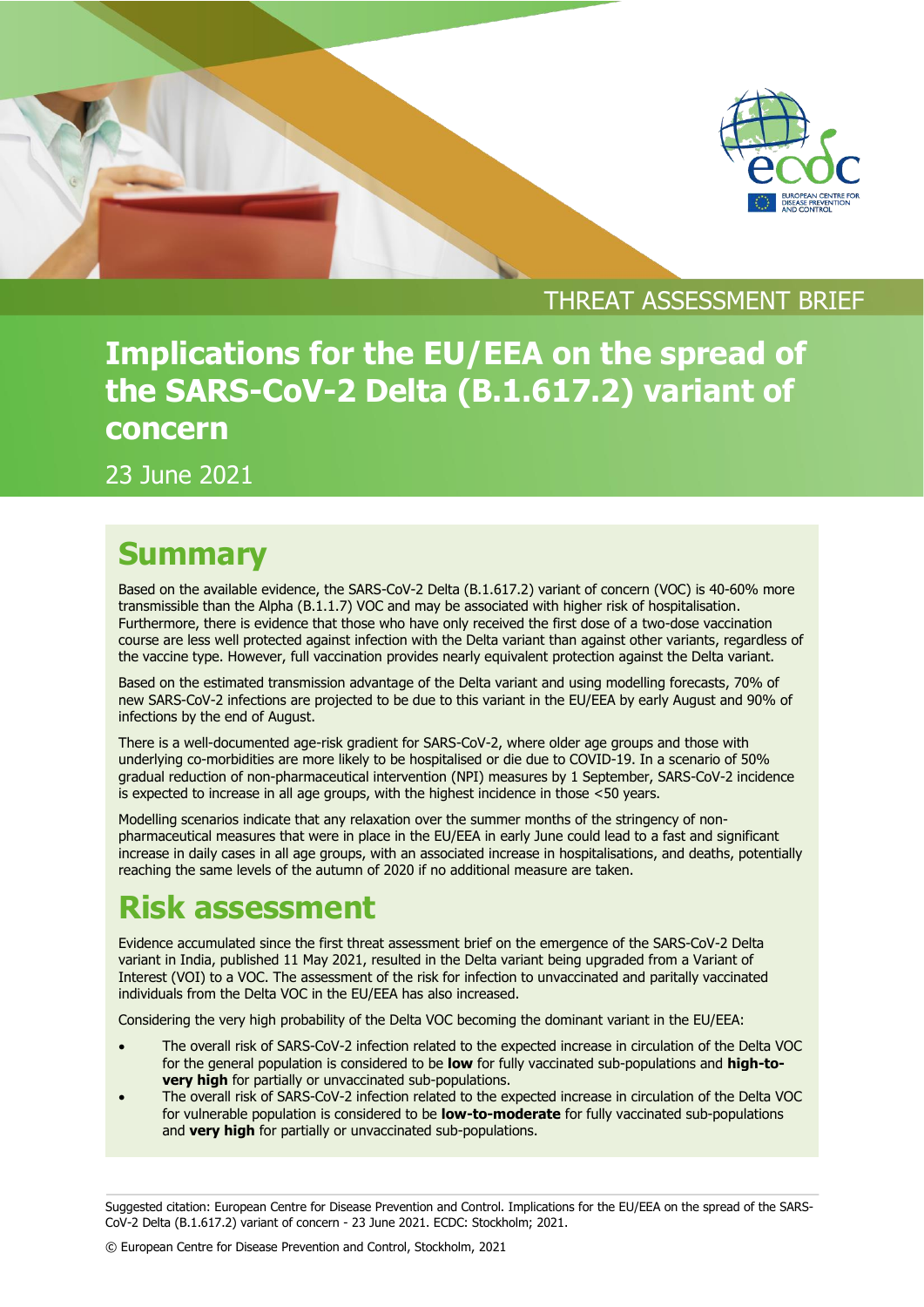Since ECDC's most recent risk assessment published on 10 June, and given the expected future predominance of the Delta variant, the risk has increased for countries in all epidemiological situations. Without continued application of NPI measures and further rapid rollout of full vaccination, sharp increases in new infections, hospitalisations and deaths may be observed.

## **Options for response**

Full vaccination of all groups at increased risk of severe COVID-19 should be achieved as early as possible to reduce the risk of hospitalisations and deaths. In order to achieve maximum protection in the shortest time possible, it is recommended that individuals at highest risk of severe outcomes for SARS-CoV-2 receive a second vaccine dose in the shortest possible interval following the administration of the first dose.

The continuation of vaccination rollout at current levels is crucial in order to keep the incidence levels at manageable levels, and further acceleration of vaccination rollout, including achieving higher levels of vaccination coverage, could have a substantial impact on decreasing incidence, hospitalisations and deaths, particularly in older age groups.

Non-pharmaceutical interventions should be maintained at a level sufficient to contain community transmission of the Delta VOC until greater shares of the population are fully vaccinated, in order to avoid a resurgence of cases with a possible increase in hospitalisations and mortality.

Genomic surveillance of currently circulating variants (including weekly representative samples of sufficient sample size and targeted samples from special settings and populations) is of high importance for early detection and monitoring of emerging SARS-CoV-2 variants. Member States who require support to reach sequencing targets can use ECDC services for sequencing of SARS-CoV-2.

## **Introduction**

For disease background information, please refer to the ECDC latest evidence on COVID-19 [https://www.ecdc.europa.eu/en/covid-19/latest-evidence.](https://www.ecdc.europa.eu/en/covid-19/latest-evidence)

Further information on COVID-19 surveillance in the European Union and European Economic Area (EU/EEA) can be found in the ECDC weekly surveillance reports [https://www.ecdc.europa.eu/en/covid-19/surveillance/weekly](https://www.ecdc.europa.eu/en/covid-19/surveillance/weekly-surveillance-report)[surveillance-report](https://www.ecdc.europa.eu/en/covid-19/surveillance/weekly-surveillance-report) and in the ECDC country overview reports [https://www.ecdc.europa.eu/en/covid-19/country](https://www.ecdc.europa.eu/en/covid-19/country-overviews)[overviews.](https://www.ecdc.europa.eu/en/covid-19/country-overviews)

Information on the vaccination rollout in the EU/EEA can be found on ECDC's dedicated webpage [https://covid19](https://covid19-vaccine-report.ecdc.europa.eu/) [vaccine-report.ecdc.europa.eu.](https://covid19-vaccine-report.ecdc.europa.eu/)

The European Centre for Disease Prevention and Control regularly assesses new evidence on variants detected through epidemic intelligence, rules-based genomic variant screening, or other scientific sources. As of 22 June 2021, there are five variants designated as variants of concern (VOCs) by ECDC which are under surveillance in the EU/EEA and around the world: Alpha (Β.1.1.7), Alpha+E484K (Β.1.1.7+E484K); Beta (B.1.351); Gamma (P.1) and Delta (B.1.617.2). Seven other SARS-CoV-2 variants are considered variants of interest (VOIs) by ECDC and additional variants are being monitored. Definitions and updates to the list of VOCs, VOIs and variants under monitoring are available at [https://www.ecdc.europa.eu/en/covid-19/variants-concern.](https://www.ecdc.europa.eu/en/covid-19/variants-concern)

Since the last ECDC threat assessment brief 'Emergence of SARS-CoV-2 B.1.617 variants in India and situation in the EU/EEA' [1] and as further described in the ECDC rapid risk assessment 'Assessing SARS-CoV-2 circulation, variants of concern, non-pharmaceutical interventions and vaccine rollout in the EU/EEA, 15th update' [2], SARS-CoV-2 lineage B.1.617.2 has been added to the list of VOC, based on evidence indicating increased transmissibility and immune escape with a likely impact on the epidemiological situation in the EU/EEA [1].

The aim of this threat assessment brief is to assess potential public health implications of the spread of the SARS-CoV-2 Delta VOC for the EU/EEA.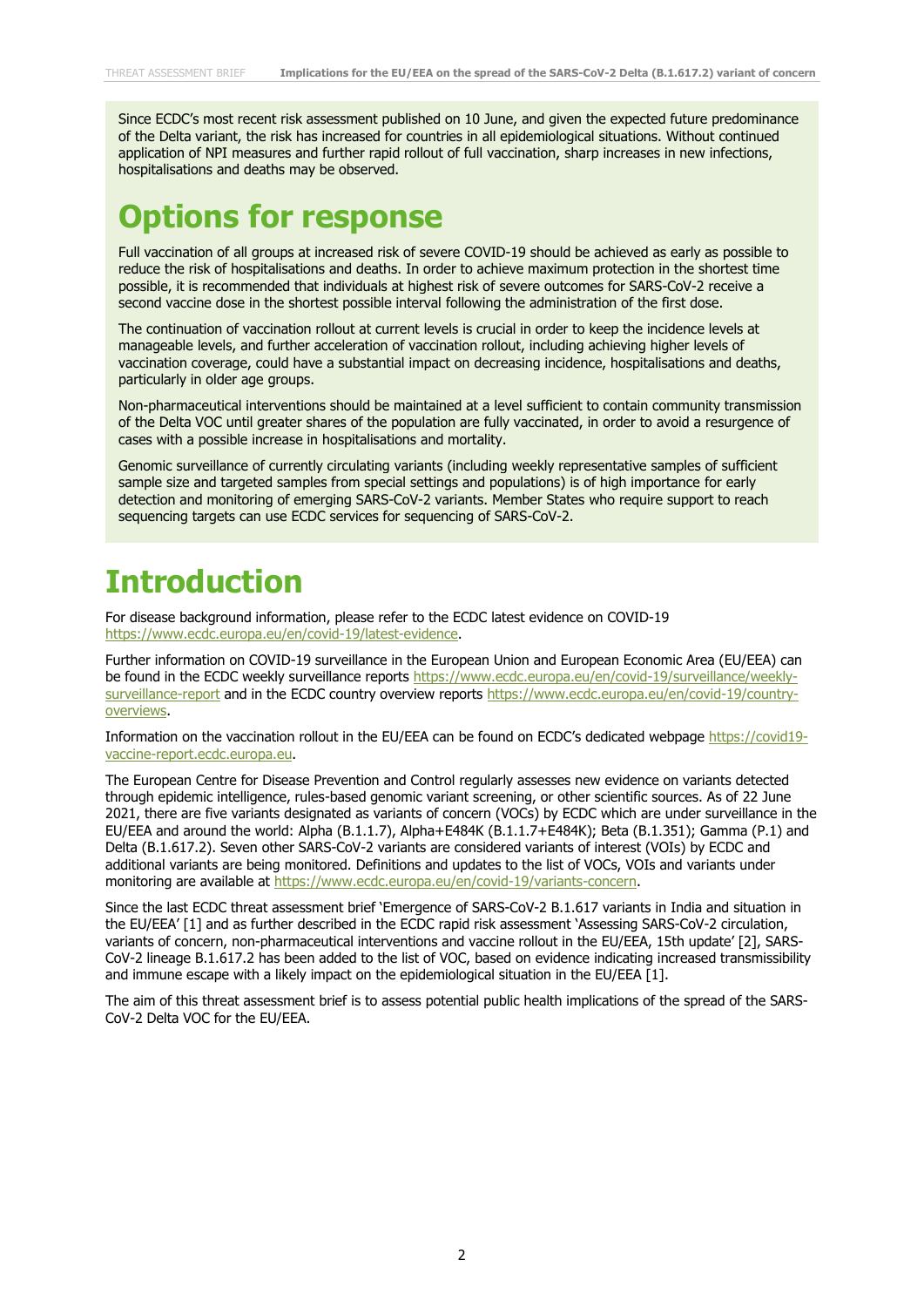## **Event background**

Since its first detection in India in December 2020 [1], the Delta VOC has been reported by at least 85 countries globally, according to the World Health Organization (WHO) [3]. The variant is dominant among cases in India, the United Kingdom (UK) and Moscow, Russia [4,5]. Early data from the UK public health authorities suggest increased transmissibility compared to wild-type (first wave) virus and a reduction in vaccine effectiveness, especially in individuals having received only one vaccine dose (of a two-dose regimen). On 24 May 2021, the Delta variant was classified by ECDC as a VOC [1].

By 21 June 2021, cases of the Delta VOC have been identified in 23 EU/EEA countries [3,6,7]. Among these, the proportion of Delta VOC among sequenced cases during weeks 21-22, 2021 ranged from 0.0 to 66.2% (Figure 1, top figure), although the sequencing volume varies significantly by country (Figure 1, bottom figure). Among the 12 countries that sequenced at least 10% of their isolates or at least 500 samples during weeks 21-22, the median proportion of Delta VOC detected was 2.4% (range 0.0–18.5%), which represents an increase compared to 0.0% (range 0.0-11.7%) observed in week 20-21. In Luxembourg, the proportion of Delta VOC doubled from 15.4% in week 21 to 30.9% in week 22 [9]. The overall SARS-COV-2 incidence of new cases, however, continued to decrease.

#### **Figure 1. Proportion of Delta VOC among sequenced cases (top figure), and number of samples sequenced (bottom figure), weeks 21-22/2021 (data from GISAID EpiCoV and ECDC TESSy)**



Note: For Italy and Estonia, the numbers represent any B.1.617 variant, though the proportion of variants other than B.1.617.2 is considered to be very low.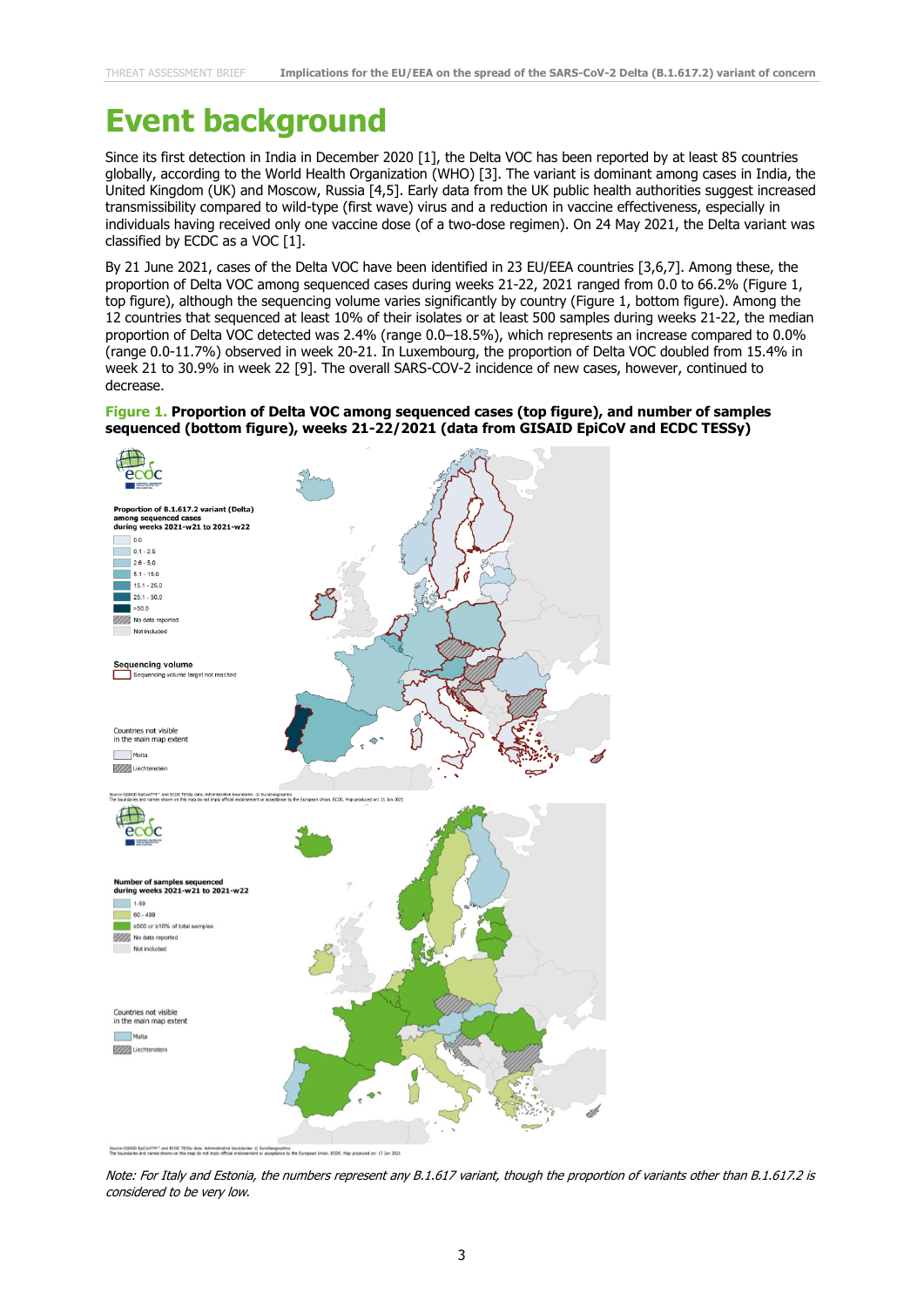On 18 June 2021, Public Health England (PHE) reported evidence of detections of B.1.617.2 carrying an additional K417N mutation (38 cases) [4]. The mutation has been suggested to be involved in immune escape and to affect binding of the spike protein to the ACE2 receptor [10]. In the PANGO lineage designations, the mutational profile B.1.617.2+K417N is described by the AY.1 and AY.2 lineages [11]. As of 18 June 2021, the AY.1 lineage has been detected in three EU countries (France, Poland and Portugal), while the AY.2 lineage has been detected in one country (Portugal), according to the GISAID EpiCov data. The proportion of the B.1.617.2 + K417N variant is currently very low in EU/EEA countries.

### **Transmissibility of the Delta variant**

Based on global data submitted to GISAID, the estimated effective reproductive number for the Delta VOC is 55% (95%CI 43-68%) higher than the Alpha VOC and 97% (95%CI 76-117%) higher relative to non-VOC/VOI [12]. Estimates from the UK indicate similarly, that the Delta VOC is 40-60% more transmissible than Alpha [13]. In the UK, the Delta VOC spread rapidly, despite relatively high vaccination coverage. After being first reported in mid-March 2021, the Delta VOC became the predominant variant in the UK by mid-April and, as of 14 June 2021, accounted for 91% of sequenced cases [4].

The UK has observed higher secondary attack rates for Delta VOC than Alpha VOC. For contacts of cases without travel history, the secondary attack rate was 11.4% (95%CI 11.1% to 11.7%) for the Delta VOC compared to 8.0% (95%CI 7.8% to 8.1%) for the Alpha VOC. Secondary attack rates were higher for household contacts of cases compared to non-household contacts [14] and a matched case-control study conducted in the UK suggests that the Delta VOC could be more strongly associated with household transmission than the Alpha VOC. Secondary attack rates for contacts of travel-related cases were higher for the Delta VOC than the Alpha VOC.

#### **Impact on disease severity**

In an analysis of surveillance data on all COVID-19 cases reported to The European Surveillance System (TESSy) by ten countries for the period 28 December 2020 to 16 May 2021, the hospitalisation attack rate was 3.3% for cases aged 40-49 years and then nearly doubled with increasing decade of age, reaching 25.3% for those aged 70-79 years and 36.2% for those aged 80 years and over. Over the same period, cases aged 50 years and over accounted for 39% of all cases, but for 83% of cases admitted to hospital (Table 1).

**Table 1. Age distribution of all COVID-19 cases, hospitalised cases and crude hospitalisation rate among cases in ten EU/EEA countries, 28 December 2020 to 16 May 2021**

| Age group (years) | All cases, n (%) | Hospitalised, n (%) | <b>Hospitalisation rate among</b><br>cases, $\%$ (95% CI) |
|-------------------|------------------|---------------------|-----------------------------------------------------------|
| $80+$             | 294 382 (6)      | 106 457 (28)        | 36.2 (36.0-36.3)                                          |
| 70-79             | 352 484 (7)      | 89 054 (23)         | 25.3 (25.1-25.4)                                          |
| 60-69             | 561 287 (11)     | 71 199 (19)         | 12.7 (12.6-12.8)                                          |
| $50 - 59$         | 877 224 (17)     | 52 042 (14)         | $5.9(5.9-6.0)$                                            |
| 40-49             | 879 073 (17)     | 28 586 (7)          | $3.3(3.2-3.3)$                                            |
| $30 - 39$         | 778 931 (15)     | 17 895 (5)          | $2.3(2.3-2.3)$                                            |
| $20 - 29$         | 682 051 (13)     | 10125(3)            | $1.5(1.5-1.5)$                                            |
| $10 - 19$         | 524 211 (10)     | 3775(1)             | $0.7(0.7-0.7)$                                            |
| $10$              | 349 020 (7)      | 4397(1)             | $1.3(1.2-1.3)$                                            |

Source: case-based data reported to TESSy up to week 23/2021 by Austria, Cyprus, Czechia, Finland, Germany, Italy, Luxembourg, Malta, Poland and Slovakia. The most recent four weeks of data were excluded to eliminate potential bias due to incomplete reporting of severe outcomes.

Regarding the Delta VOC, early data from Scotland showed an increased risk of hospitalisation (HR) (1.85; 95%CI 1.39-2.47; data adjusted for age, sex, poverty index, temporal trend, and comorbidities) among cases infected with the Delta VOC (as detected by PCR S-gene screening positivity), compared with those infected with the Alpha VOC [4]. Similarly, a record linkage study in England found increased risk for hospitalisation among individuals infected with the Delta VOC compared to the Alpha VOC (2.26; 95%CI 1.32-3.89; data adjusted for age, sex, ethnicity, residence, vaccination status) [15].

In the UK analysis, cases infected with the Delta VOC had a case-fatality rate of 0.3% (95%CI 0.2-0.5%) compared to 2.0% (95%CI 1.9-2.0%) for cases infected by the Alpha VOC, after 28 days of follow up. However, this feature should be interpreted with caution given the relatively short follow-up time, particularly for the more recent Delta VOC cases. Furthermore, this is a crude estimate, e.g. not adjusted for age, sex, vaccination status, temporal trend, comorbidities or poverty index.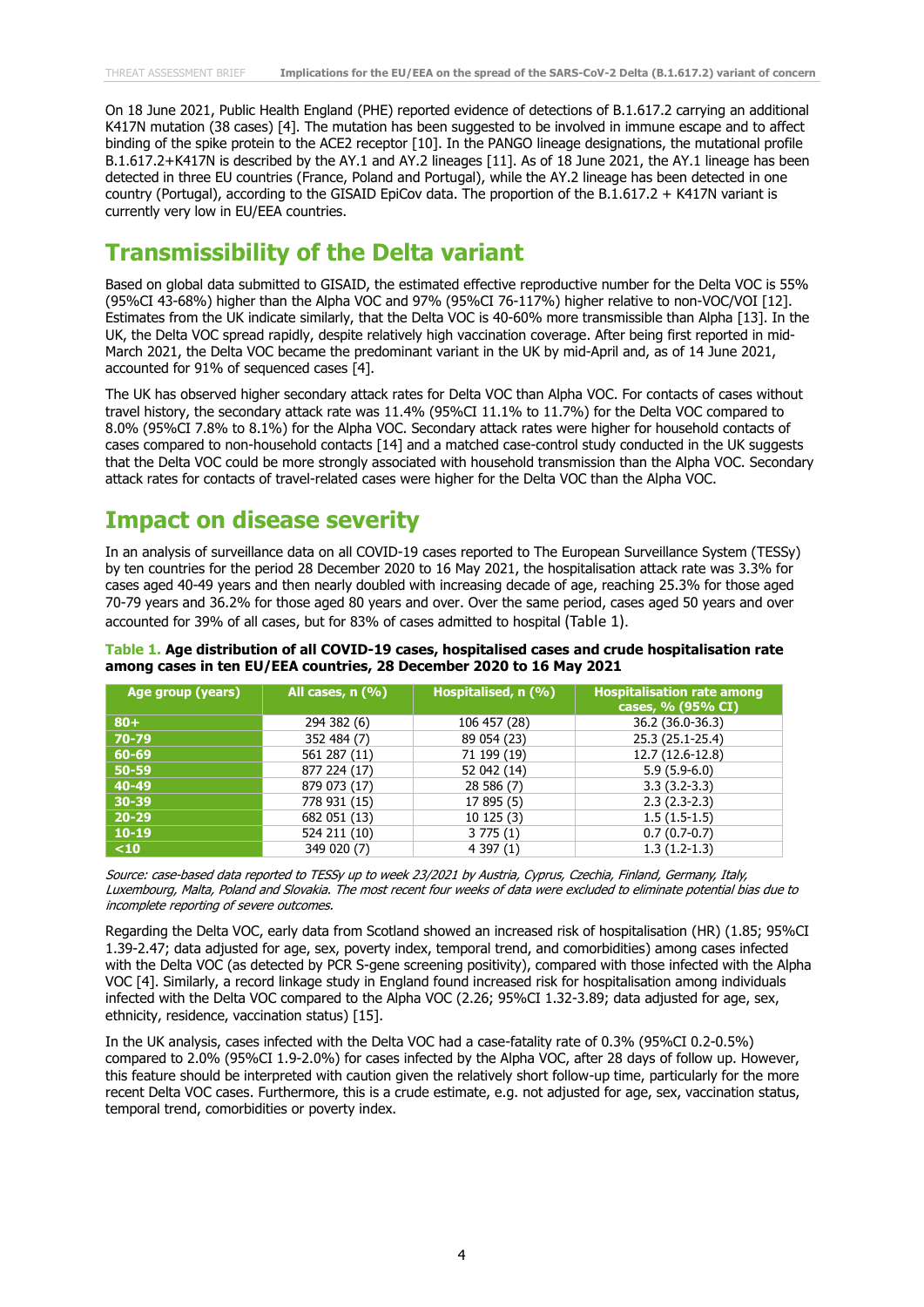#### **Potential impact on immune escape (reinfection and in-vitro neutralisation studies)**

Results from a study monitoring the occurrence of reinfections through PCR testing every two weeks in a cohort of highly vaccinated individuals (95%) in the UK, indicate that during the period that the Delta VOC became prevalent, reinfections remained at very low numbers in individuals previously either PCR positive or seropositive [4].

In a pre-print study, Planas et al. use a vero cell-amplified Delta VOC virus isolated from a symptomatic patient, assessing the sensitivity of Delta VOC to a panel of four clinically approved monoclonal antibodies, bamlanivimab (LY-CoV555), etesevimab (LY-CoV016), casirivimab (REGN10933) and imdevimab (REGN10987). Bamlanivimab lost antiviral activity against B.1.617.2, in line with previous results demonstrating that L452R is an escape mutation for this monoclonal antibody, whereas etesivimab, casirivimab and imdevimab remained active against Delta VOC. They assessed the neutralising ability of sera from PCR-confirmed or seropositive subjects (n=56) experiencing critical, severe, and mild- to-moderate disease six months post infection. For the Delta VOC, neutralising titres were significantly decreased by four to six-fold when compared to D614G and Alpha VOC strains, respectively. A similar reduction in neutralising titres was observed for Beta VOC. They conducted additional analyses of sera collected from PCR-confirmed SARS-CoV-2 infected healthcare workers 12 months after infection (n=48). Of these, 27 were unvaccinated, with neutralising activity of convalescent sera against Delta VOC showing a six-fold decrease when compared to the Alpha VOC. Twenty-one received a single dose of vaccine (Vaxzevria n=9, Comirnaty n=9, COVID-19 Vaccine Moderna n=3) seven to 81 days prior to sampling. Sera from these participants showed a 130-fold increase in median neutralising antibody titres against both Alpha and Delta VOCs suggesting that a single dose of vaccine given to a recovered individuals boosts cross-neutralising antibody responses. They concluded their analyses by assessing the neutralising capacity of vaccine-elicited serum antibodies in individuals that were not previously infected with SARS-CoV-2. Sixteen individuals received the Comirnaty vaccine (sera collected at week 8 [5 weeks after the second dose]  $n=16$ ; sera collected at week 16, [13 weeks after the second dose] n=13). At week 8, they observed a three-fold and 16-fold reduction in neutralising titres against Delta and Beta VOCs, respectively, when compared to the Alpha VOC. Similar differences between strains were observed at week 16, although titres were lower globally. Serum from 12 individuals receiving only a single dose of the Vaxzevria vaccine (sera collected 10 weeks after a single dose) induced significantly lower levels of antibodies neutralising Delta and Beta VOCs, when compared to D.614G and the Alpha VOC [16].

A pre-print study by Yadav et al. evaluated the neutralising capability of sera collected from cases who had recovered from COVID-19, five to 10 weeks post infection (n=20; 17 with B.1 and 3 with B.1.617.1 ) and those vaccinated, 28 days after receiving two doses of BBV152 (n=17) against Delta and Beta VOCs, in addition to the prototype B.1 (D614G) variant. They observed a reduction in neutralising titres with sera from COVID-19 recovered cases (4.6-fold and 3.3-fold) and those vaccinated by BBV152 vaccines (2.7-fold and 3.0-fold) against Delta and Beta VOCs, respectively. Whilst a reduction was observed in neutralising titres, the authors conclude that sera from those vaccinated with BBV152 retained similar protective neutralising capacity against both Delta and Beta VOCs [17].

A recently published study on the ability of monoclonal antibodies, convalescent and vaccine sera to neutralise B.1.617.1 and Delta VOC showed that neutralisation of both lineages is reduced when compared with ancestral Wuhan related strains. Although there is a reduction in neutralisation titres using convalescent or vaccine sera (from individuals fully vaccinated with either Comirnaty and Vaxzevria), there is no evidence of widespread escape in this study which suggest that the current generation of vaccines will provide protection against the B.1.617 lineage, although reduced titres may lead to some breakthrough infections. However, Beta and Gamma VOCs sera showed markedly more reduction in neutralisation of Delta VOC suggesting that individuals previously infected by these variants may be more susceptible to reinfection by Delta VOC. In line with other studies, authors found that following a single dose of Comirnaty, neutralisation of Delta VOC is limited (a similar assay was not done with Vaxzevria vaccine in this study). Administration of two doses for those at greatest risk will therefore significantly increase the probability of prevention of infection [18].

Taken together, evidence from pre-print and published literature indicate that emergence of the Delta VOC is not associated with an increase in reinfections amongst recovered individuals infected with previously circulating SARS-CoV-2 strains. Although sera from convalescent and vaccinee sera demonstrate reduced neutralisation capacity against the Delta VOC when compared to ancestral strains, they effectively neutralise the Delta VOC in-vitro.

5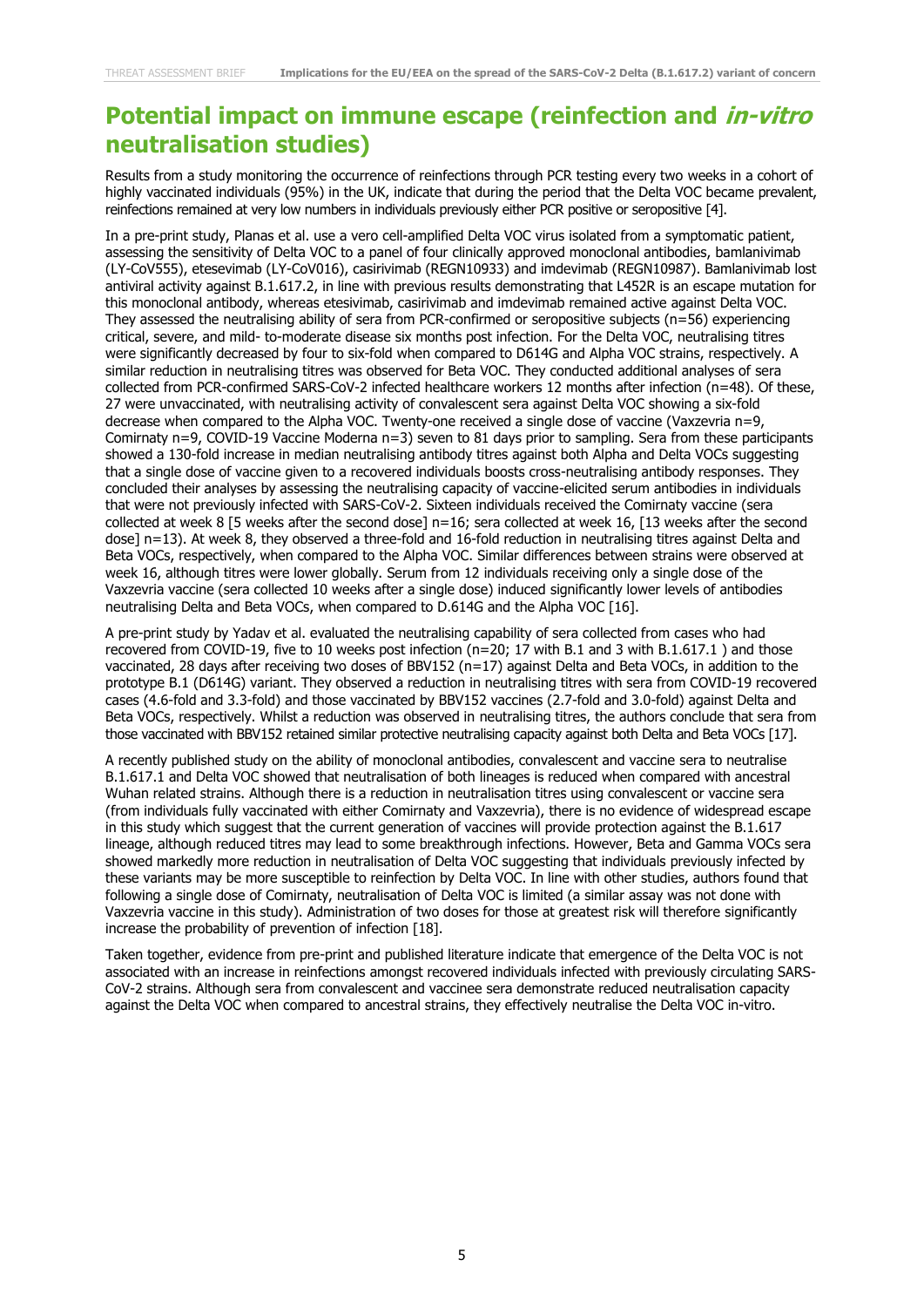### **Potential impact on immune escape (vaccine efficacy studies)**

Available evidence indicates that those who have only received the first dose of a two-dose vaccination course are less protected against infection with the Delta VOC than against other variants, regardless of the vaccine type. However, full vaccination provides nearly equivalent protection against the Delta VOC as for the Alpha VOC.

A recent preprint study from the UK found a reduction in vaccine effectiveness (VE) after the first dose among individuals with symptomatic Delta VOC infection (VE after single dose 33.5% (95%CI 20.6-44.3) compared to individuals with symptomatic Alpha VOC infection (VE after single dose 51.1% (95%CI 47.3-54.7), with similar results for both Comirnaty and Vaxzevria [19]. After the second dose of either vaccine, only minor reductions in VE were seen, with an effectiveness for Comirnaty going from 93.4% (95%CI 90.4 to 95.5) to 87.9% (95%CI 78.2 to 93.2) and for Vaxzevria from 66.1% (95%CI 54.0 to 75.0) to 59.8% (95%CI 28.9 to 77.3). The study used a test negative case control design and included data on all symptomatic sequenced cases of COVID-19 in England (a total of 12 675 cases of which 11 621 were infected with the Alpha VOC and 1 054 with the Delta VOC.

Vaccine effectiveness against hospitalisation for the Delta VOC was 94% (95%CI 46-99%) after one dose of Comirnaty, which is comparable to the 96% (95%CI 86-99%) observed after two doses, albeit with a wider confidence interval. For Vaxzevria, vaccine effectiveness against hospitalisation due to Delta VOC infection was 71% (95%CI 51-83%) after one dose and 92% (95%CI 75-97) after two doses, which is similar to that described for infections with the Alpha VOC. These findings indicate that protection against hospitalisation for Delta VOC infection remains very high following the administration of one dose of either vaccine.

A study from Scotland using a surveillance platform and a test negative design showed that both Comirnaty and Vaxzevria are highly effective against Delta VOC infections, however, having received two vaccine doses provides stronger protection against the risk of hospitalisation or the risk of infection in the community [14].

Heterologous prime-boost schedules have often shown a stronger immunogenicity profile (and possibly protection) compared to homologous prime-boost schedules. In terms of COVID-19, there are several studies in the EU/EEA looking at reactogenicity, immunogenicity and safety of heterologous schedules. In a small study from Germany of heterologous prime-boost vaccination, a cohort of 26 individuals with median age 30.5 years received a Vaxzevria prime followed by a Comirnaty boost in an eight-week interval. Results suggest that this heterologous vaccination regimen is at least as immunogenic and protective as homologous vaccinations. The heterologous Vaxzevria/Comirnaty prime-boost vaccination regimen was not shown to be associated with serious adverse events and resulted in a potent humoral immune response and elicited T cell reactivity. Alpha, Beta and Delta VOCs were potently neutralised by sera of all participants in the study [20]. There are no in vivo studies showing the effectiveness of heterologous vaccination against infection with Delta VOC.

### **Vaccine rollout**

#### **Context of vaccine strategy adjustment**

As of 13 June 2021, approximately 300 million vaccine doses have been administered in the EU/EEA, including over 25 million in the last week. Based on data available from 29 countries, 85% of the doses distributed in the EU/EEA since the beginning of the rollout have been administered. Since the start of the COVID-19 vaccine deployment in the EU/EEA in December 2020, the cumulative vaccine uptake in the adult population (aged 18 years and older) in the EU/EEA has reached 52.4% for at least one vaccine dose (range 15.2-69.6%) and 29.6% for the full vaccination course (range 12.4-59.3%) (30 reporting countries). Cumulative vaccine uptake is higher in target groups that have been prioritised since the beginning of the vaccine rollout, in particular the elderly and healthcare workers (HCW). In people aged 80 years and above, the median vaccine uptake is 79.8% (range 15.3-100%) for at least one dose, and 72.5% (range 12.1-100%) for the full vaccination course (26 countries reporting). Ten countries have administered the full vaccination course to more than 80% of the population aged 80 years and above [21]. In people aged 60 years and above, the median vaccine uptake as of 21 June 2021 is 78.2% (range 21.6-99.1%) for one dose and 57.3% (range 17.6-83%) for two doses [21].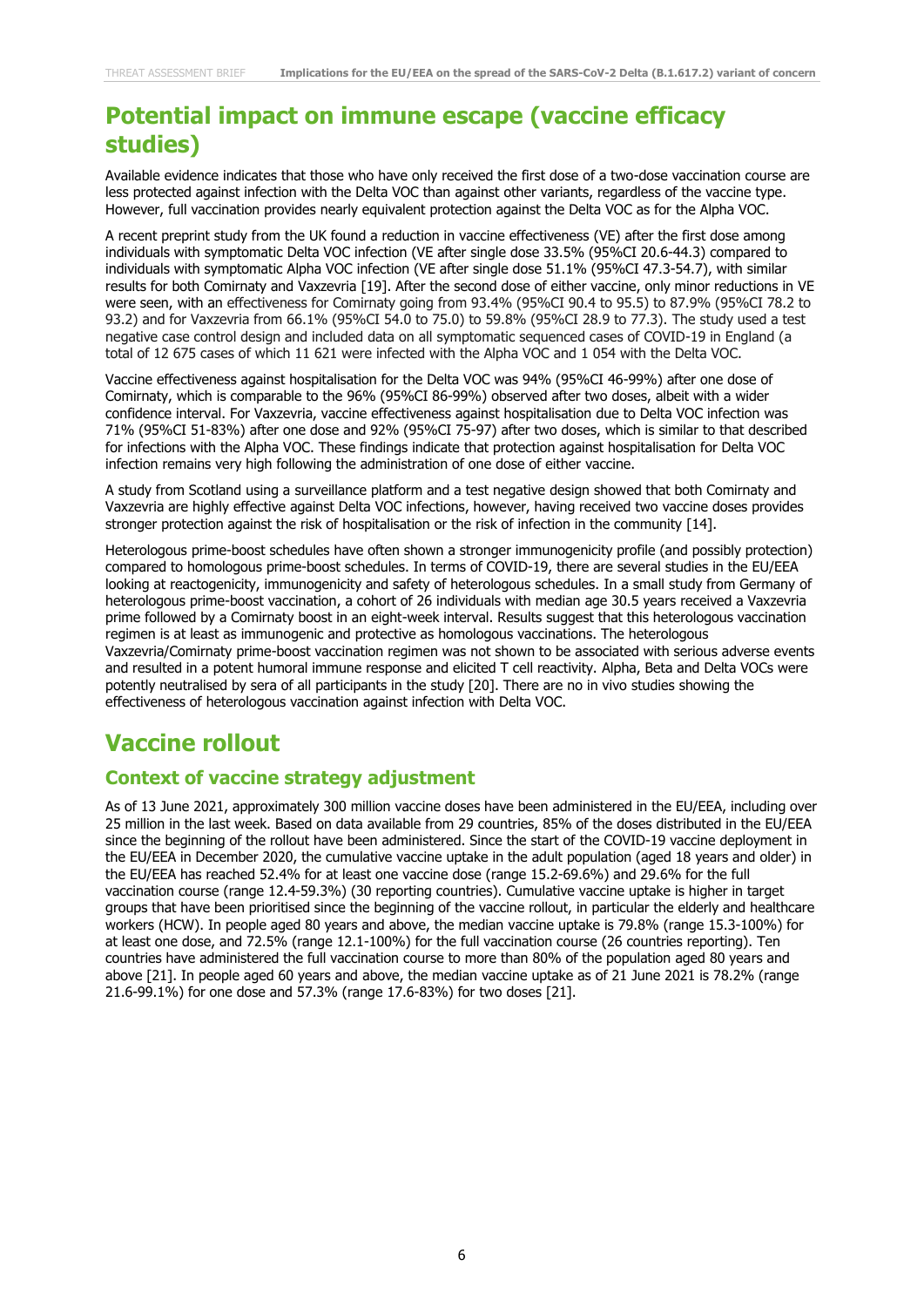

#### **Figure 2. Median cumulative uptake (%) of full vaccination coverage by age group and reporting week\* in EU/EEA countries as of 2021-06-13**

In order to achieve rapid vaccination rollout and considering the levels of supply of doses, countries have put in place strategies to vaccinate as many people in the groups at high risk of severe COVID-19 as possible in the shortest time possible. This resulted in 64% (16/25) of EU/EEA countries extending the recommended timing between doses for vaccines that have a two-dose schedule [22].

While this approach had the advantage of providing a wider coverage of the most vulnerable with some degree of protection in a shorter time period, it resulted in fewer people being fully vaccinated by the two-dose vaccination regimen [22]. As vaccine supply continues to increase and evidence emerges showing higher transmissibility and lowered vaccine effectiveness of one dose against symptomatic disease from the Delta VOC, some countries are starting to shorten the timing between doses to ensure that the maximum number of vulnerable people are protected more rapidly with full vaccination. Also, approximately half of EU/EEA countries are recommending a single dose of COVID-19 vaccine to those previously infected with SARS-CoV-2 [22]. Among previously infected individuals, studies have shown that vaccination with one dose provides comparable immunogenicity compared to fully vaccinated individuals [22-29]. However, it is still unclear whether this will translate into comparable protection and duration of protection, in particular in the light of emerging immune escape variants. Additionally, a maintained high titer of neutralising antibodies is more likely to provide protection against severe disease caused by VOCs such as Delta.

<sup>\*</sup>Data from 27 reporting countries (data from the current week are preliminary)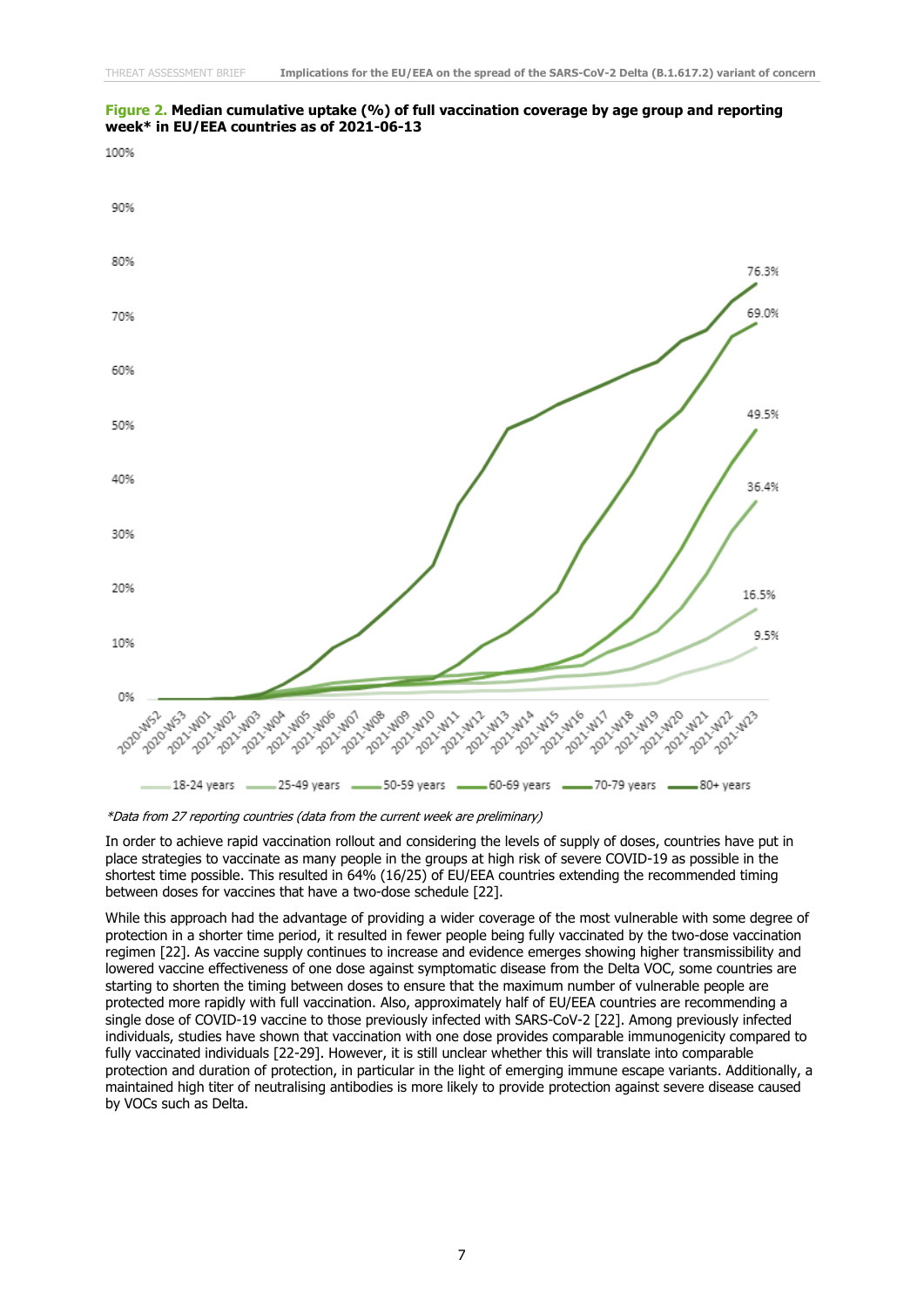### **Modelling scenarios**

Many EU/EEA countries are currently implementing or considering the partial lifting of the non-pharmaceutical interventions (NPIs). Lifting of such measures would result in increased opportunities for viral transmission. On the other hand, vaccination rollout is continuing and is reducing SARS-CoV-2 transmission and downstream severe outcomes such as hospitalisation and death. Future case notification rates will depend on the interaction between this increasing immunity and the likely greater contact between people as NPIs are eased. Importantly, it is becoming increasingly likely that the currently dominant Alpha variant will be replaced by the more transmissible Delta variant.

Here, we simulate the projected number of COVID-19 cases, deaths and hospitalisations for the coming summer months. We assume that the vaccination programme continues with its current supply of vaccine doses, its current priority of age groups, and dose spacing. These projections are based on the reported vaccine coverage by age group and dose [31]. We project the changes in NPIs stringency based on the trends in the ECDC-JRC Response Measures Database [32,33] of the past three months, and for the months ahead we assume several scenarios of NPI relaxation. We assume the spread of a new variant with properties mirroring the new Delta variant. We project the proportion of this new variant based on the assumed transmission advantage and assuming the same generation interval as previous variants (a Delta prevalence in the EU/EEA of 70% by beginning of August, 90% by the end of August 2021) [34]. We generate COVID-19 cases by age group, where we assume that case distribution is similar to the one observed during May 2020, taking into account shifted age case distribution due to vaccination. We further estimate projected hospitalisation and deaths based on age-based case-fatality and casehospitalisation rates observed while wildtype SARS-CoV-2 was dominant (October and November 2020), and we adjust those rates according to evidence of increased severity of the Delta variant as well as current evidence of vaccine protection against severe outcomes by this variant, including for partially and fully immunised. These estimates account for the evolving proportion of the new variant.

We present four different scenarios of NPI relaxation:

- continuation of today's stringency of NPIs (grey);
- a gradual 50% reduction in the stringency of NPIs by 1 July 2021 (green);
- a gradual 50% reduction in the stringency of NPIs by 1 September 2021 (blue);
- a gradual reduction in the stringency of NPIs up to 100% by 1 September 2021 (orange).

Simulations show that there is a large risk associated with rapidly lifting NPIs in the presence of a more transmissible variant. While a fast relaxation of NPI stringency could lead to a fast and significant increase in daily cases, hospitalisations, and deaths, keeping current NPI stringency, while continuing or even accelerating vaccination rollout to those most at risk of severe outcomes, can help keep them low. Under different scenarios and unless NPI measures are maintained, a high increase in both hospitalisations and deaths is possible (green and orange scenario in Figures 3, 5, 6), potentially reaching levels of last autumn if no additional measures are taken. Furthermore, entering autumn with such high incidence could pose an additional risk as school re-opening and associated adult contact patterns together with climate factors, are expected to further increase transmission rates.

Examining the age structure of infections, we see that the younger age groups (<25 and 25-49 years) are projected to be most prevalent over the course of the summer, with those over 60 years of age presenting the least number of new daily cases. Additionally, the vaccine rollout has a large impact on both hospitalisation and death rates, due to at-risk groups having a relatively high vaccination coverage. This indicates that the continuation of vaccination rollout at current levels is crucial in order to keep the incidence levels at manageable levels, and that further acceleration of vaccination rollout, including achieving higher levels of vaccination coverage, could have a substantial impact on decreasing incidence, hospitalisations and deaths, particularly in older age groups.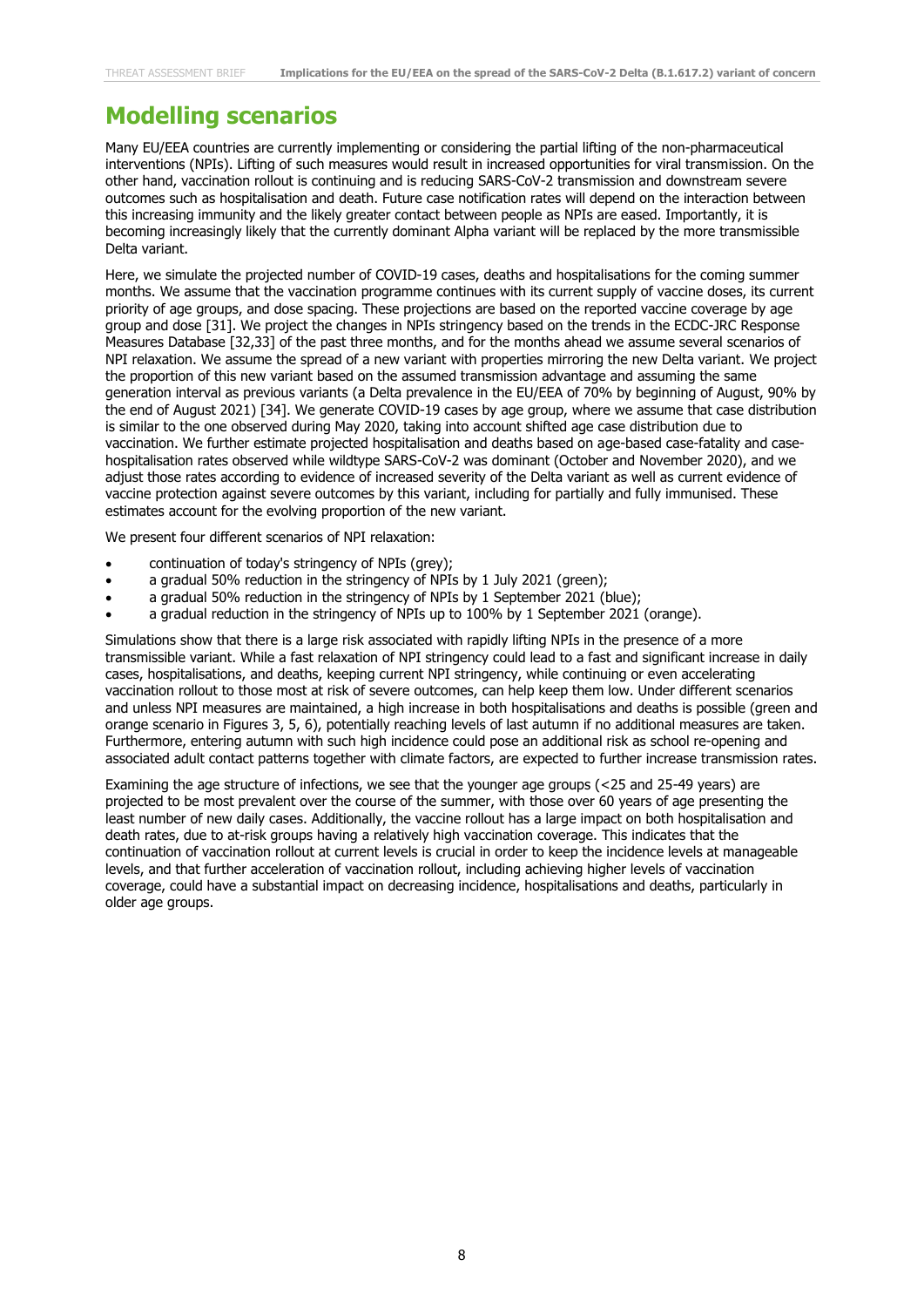#### **Figure 3. Estimation of possible changes in daily COVID-19 incidence in the EU/EEA according to four NPI relaxation scenarios 24 May – 31 August 2021, with a variant with 50% higher transmissibility, but no reduction in vaccine efficacy against disease**



**Figure 4. Estimation of possible changes in daily COVID-19 incidence in the EU/EEA across different age groups under a more conservative 50% reduction in the stringency of NPIs by 1 September 2021**

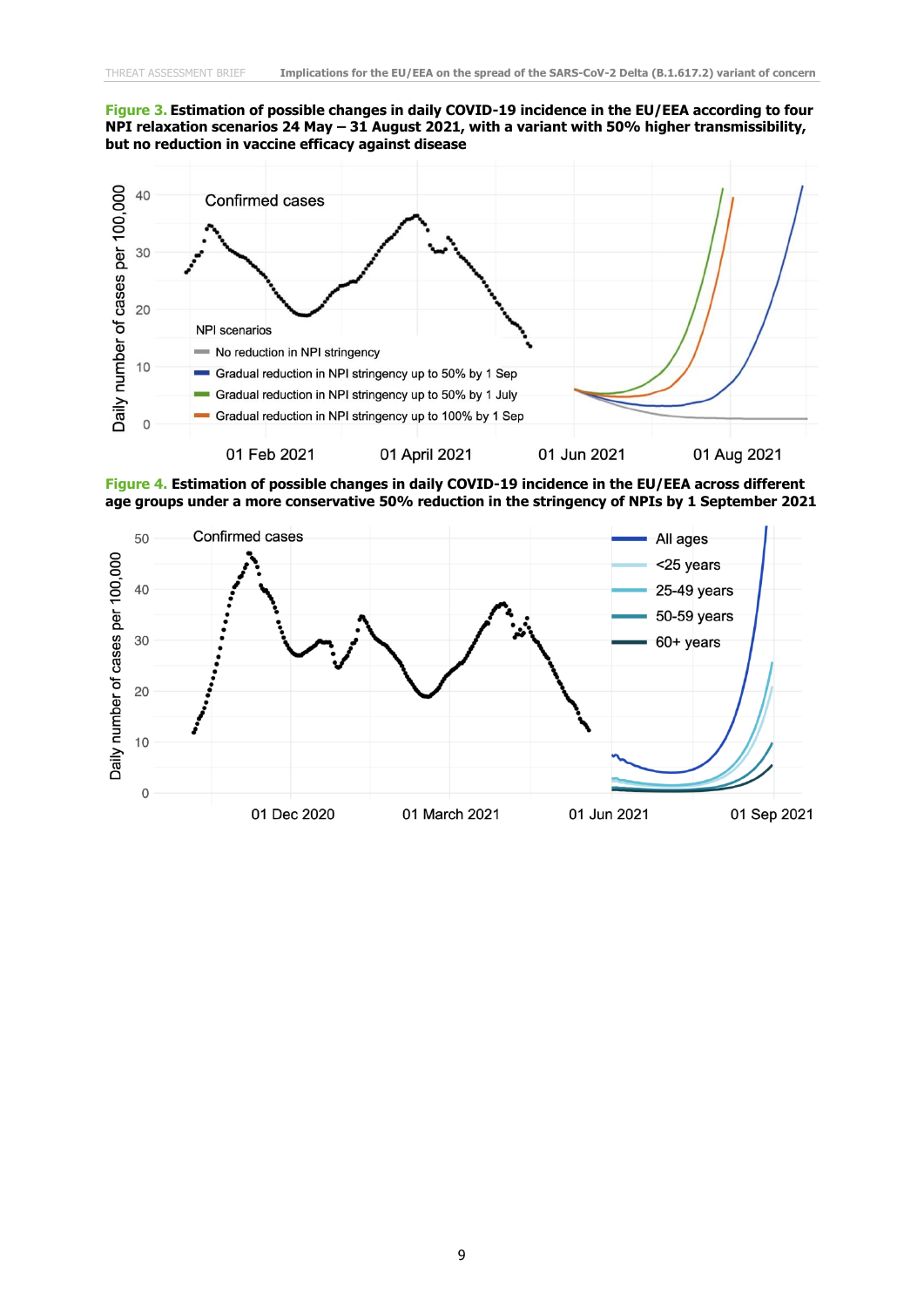#### **Figure 5. Estimation of possible changes in daily COVID-19 hospitalisation in the EU/EEA according to four NPI relaxation scenarios**



**Figure 6**. **Estimation of possible changes in daily COVID-19 deaths in the EU/EEA according to four NPI relaxation scenarios**



#### **Non-pharmaceutical interventions**

After intensive measures implemented throughout the course of the pandemic and continuing through spring 2021, most EU countries are in the process of relaxing NPIs to a greater or lesser extent, following the decline in disease trends observed in the past weeks.

Detailed up-to-date information on the public health measures implemented at national level are available in the Weekly COVID-19 country overview. In addition, a repository with all current and past NPIs for each EU/EEA country is publicly available by ECDC and the Joint Research Centre (JRC) at [https://covidstatistics.jrc.ec.europa.eu/RMeasures.](https://covidstatistics.jrc.ec.europa.eu/RMeasures)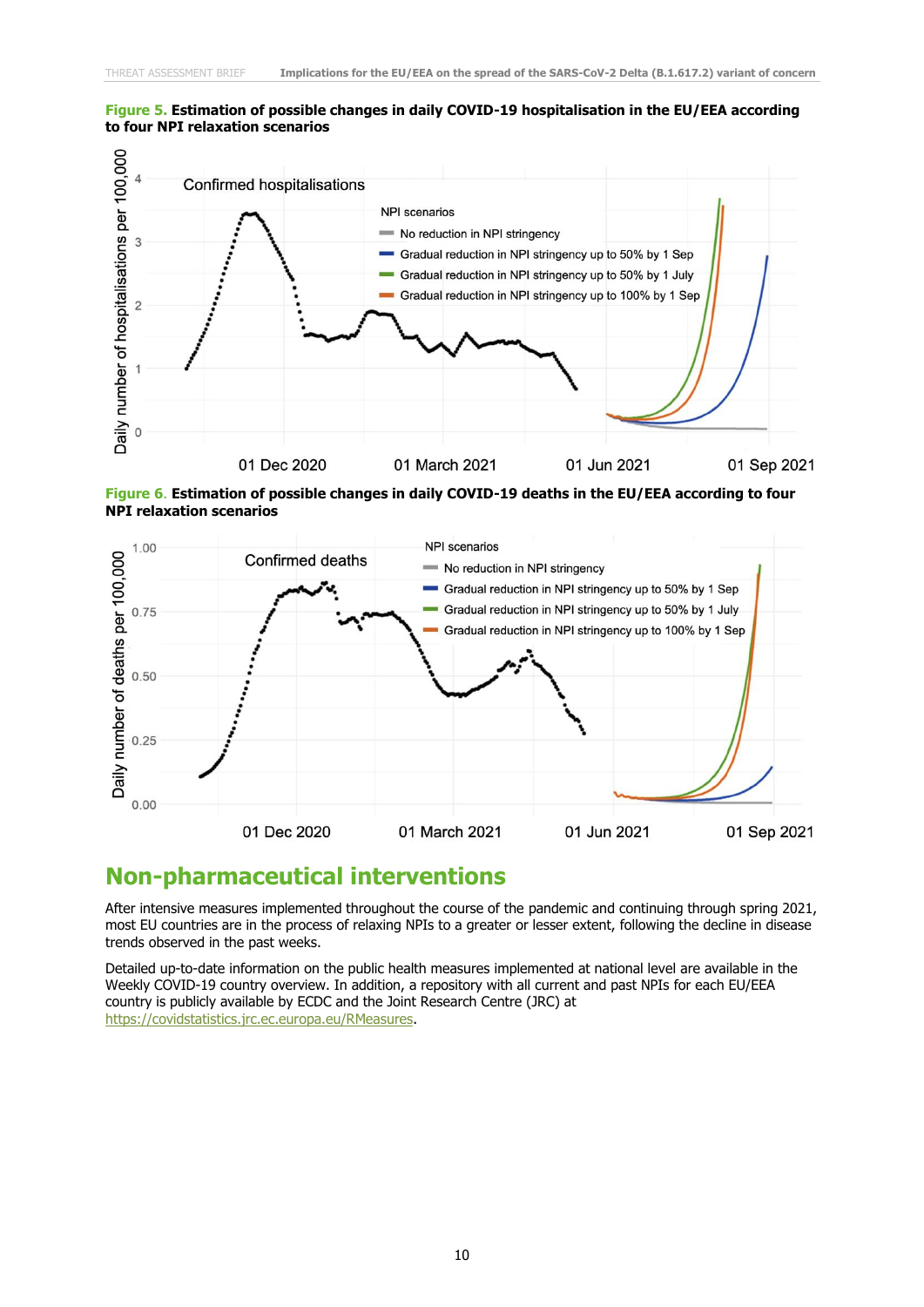# **Risk assessment question**

Based on current vaccination coverage and plans for partial relaxation of NPIs in the EU/EEA, what is the risk related to the expected increase in circulation of the Delta VOC for the general and vulnerable populations?

# **ECDC risk assessment for the EU/EEA**

The probability that SARS-CoV-2 Delta VOC becomes rapidly dominant in the EU/EEA is considered **very high.**  Based on the estimated transmission advantage of the Delta variant, 70% of new SARS-CoV-2 infections in the EU/EEA as of early August are projected to be due to this variant. As a consequence, based on available evidence, there is a **very high** probability that there will be a surge of SARS-CoV-2 infections in the community.

This assessment is based on information available to ECDC at the time of publication and the assessment of risk refers to the risk that existed at the time of writing. It follows the ECDC rapid risk assessment methodology, with the overall risk determined by a combination of the probability of an event occurring and its consequences (impact) for individuals or the population [35].

The current assessment of the risk posed by the spread of SARS-CoV-2 Delta VOC is stratified by two population groups (**general population** and **vulnerable population)** and within these groups by two sub-groups (fully vaccinated and partially vaccinated or unvaccinated) and is based on the following elements:

- Available evidence of Delta VOC characteristics indicative of:
	- − increased transmissibility [4,11-13],
	- higher hospitalisation risk/increased severity [4,15],
	- low vaccine effectiveness for symptomatic disease after partial vaccination (eg, one dose for two dose vaccines) [19];
- Data on current vaccination coverage in EU/EEA countries [21];
- Indications for plans for partial relaxation of NPIs by most EU/EEA countries.

Considering the very high probability of the Delta VOC becoming the dominant variant in the EU/EEA:

- The overall risk of SARS-CoV-2 infection related to the expected increase in circulation of the Delta VOC for thr general population is considered to be **low** for fully vaccinated sub-populations and **high-to-very high** for partially or unvaccinated sub-populations.
- The overall risk of SARS-CoV-2 infection related to the expected increase in circulation of the Delta VOC for the vulnerable population is considered to be **low-to-moderate** for fully vaccinated sub-populations and **very high** for partially or unvaccinated sub-populations.

#### **Table 2**. **Probability and impact of infection with the Delta VOC in the general population and vulnerable populations by vaccination status. Results of the risk assessment using the ECDC algorithm [35]**

|                                      | <b>Probability</b> | <b>Impact</b> | <b>Overall risk</b> |  |  |  |
|--------------------------------------|--------------------|---------------|---------------------|--|--|--|
| <b>General population</b>            |                    |               |                     |  |  |  |
| Fully vaccinated                     | Low                | Low           | Low                 |  |  |  |
| Partially vaccinated or unvaccinated | Very high          | High          | High to very high   |  |  |  |
| <b>Vulnerable population</b>         |                    |               |                     |  |  |  |
| Fully vaccinated                     | Moderate           | Moderate      | Low to moderate     |  |  |  |
| Partially vaccinated or unvaccinated | Very high          | Very high     | Very high           |  |  |  |

There is a **moderate** probability of infection for fully vaccinated individuals in the vulnerable population, while it is considered **low** in the general population. This difference takes into account that a large part of the fully vaccinated sub-population in the vulnerable population are older and it is assumed that in this group vaccine effectiveness is reduced compared to the general population (Table 1) [36].

Since the first threat assessment brief on the emergence of SARS-CoV-2 B.1.617 in India published on 11 May 2021 [1], the Delta VOC was upgraded from a VOI to a VOC. As a result of increasingly available evidence on increased transmissibility, higher hospitalisation risk/increased severity and lower vaccine effectiveness for symptomatic disease after partial vaccination, the assessment of the risk for infection from the Delta variant in the EU/EEA has increased. Since ECDC's most recent risk assessment, published on 10 June [2] and given the expected future predominance of the Delta variant, the risk has increased for countries in all epidemiological situations. Without continued application of NPI measures and further rapid rollout of vaccination and rapid administration of the second vaccine dose to individuals at risk of severe COVID-19, sharp increases in new infections, hospitalisations and deaths may be observed.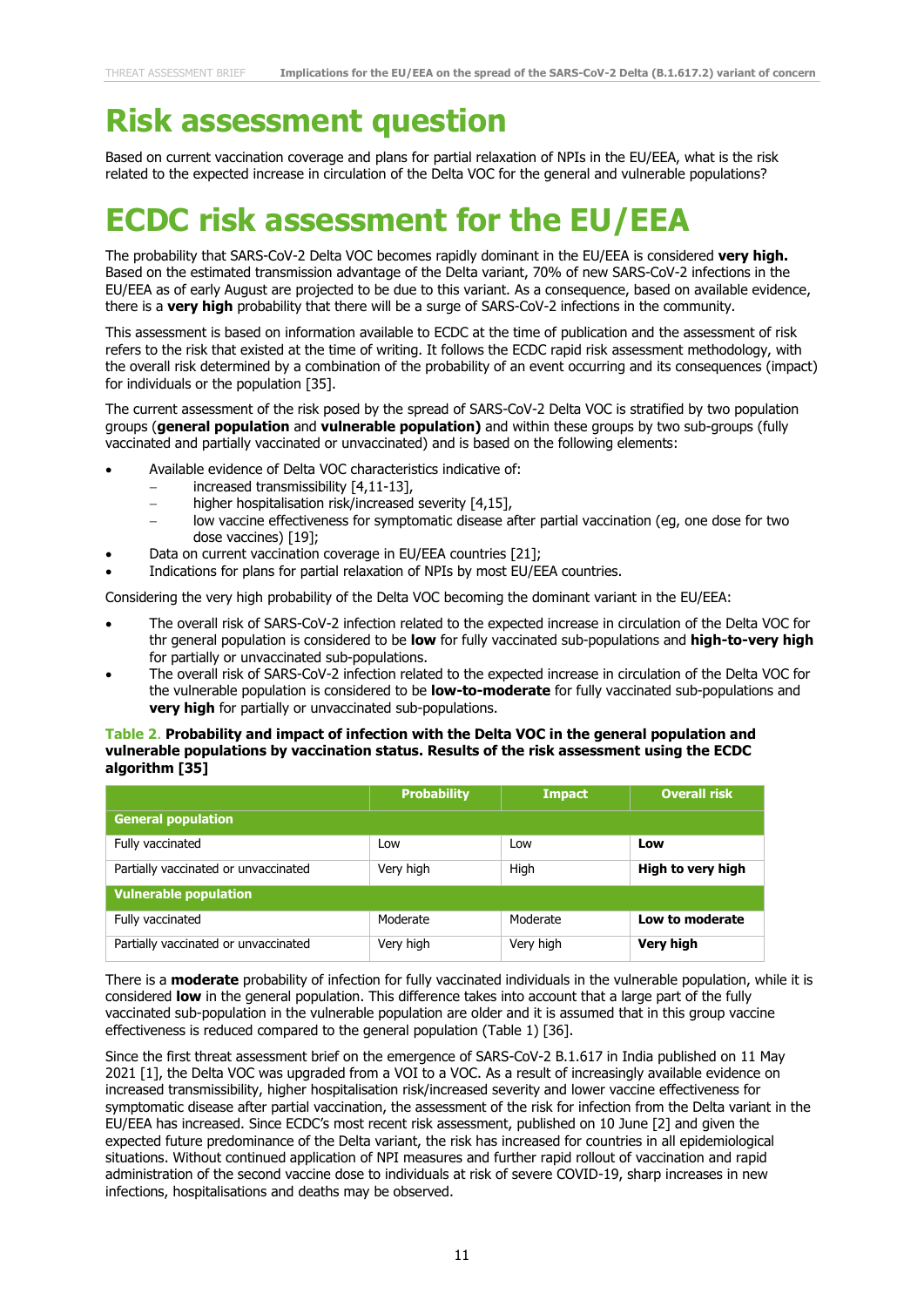# **Options for response**

The following range of risk control measures should be considered in response to the spread of the Delta VOC in the EU/EEA.

### **Vaccination**

The emergence of variants with potential immune escape like the Delta VOC requires the continuation of a rapid rollout of COVID-19 vaccines with the target of reaching full vaccination of all groups at increased risk of severe COVID-19 in the shortest time possible. In order to achieve this target, the interval between first and second dose should be reduced to the minimum interval as indicated in the manufactuers' summary of products information and supported by available evidence from clinical trials and observational studies. For Vaxzevria and COVID-19 Vaccine Moderna, the shortest recommended interval is currently four weeks, as per the summary of products information [37,38]. For Comirnaty, three weeks is the recommended dosing interval, which in many Member States have been extended to six to eight weeks due to supply limitations [22,39]. In the presence of vaccine shortages and of logistical limitations, prioritisation in achieving full vaccination for those most at risk may imply deprioritisation of vaccination for population groups at low risk of severe COVID-19.

In the absence of evidence on the vaccine efficacy of one vaccine dose in previously-infected individuals against the predicted dominance of the Delta VOC with potential for immune escape, ECDC advises the administering a full course of vaccination to everyone at increased risk of severe COVID-19, independent from previous infection.

### **Non-pharmaceutical interventions**

Non-pharmaceutical interventions (such as physical distancing, hand and respiratory hygiene, use of face masks, etc.) to reduce SARS-CoV-2 transmission are essential elements of the public health response to COVID-19 [40]. Therefore, these measures should continue to be in place, complied with, and adjusted to the local epidemiological situation, the vaccination coverage in the general population, and the prevalence of VOCs. Countries should consider tailoring NPI layers according to their epidemiological situation, considering that the prompt and rigorous introduction of NPIs is most effective in controlling upsurges of cases.

Most EU/EEA countries are currently in the phase of relaxing or planning to relax NPIs, particularly physical distancing measures. However, taking into account the above evidence regarding the properties of Delta VOC, the relatively low proportion of fully-vaccinated individuals, as well as the fact that the Delta VOC is already circulating in the EU/EEA, lifting NPIs should be carefully weighed against the risk of disease resurgence. Strict NPIs should be maintained in healthcare settings including long-term care facilities (LTCF).

Since younger adults and children are currently not targeted for vaccination, it is expected that the Delta VOC will circulate more extensively in these age groups as observed in the UK [41]; although this finding could be biased because school outbreaks are prioritised for investigation and contact tracing in the UK. ECDC advises to maintain and strengthen physical distancing and other NPIs, such as wearing face masks in indoor and crowded outdoor settings, including in areas where adolescents and young adults gather, to reduce the risk of clusters and outbreaks of COVID-19.

#### **Travel measures**

Introduction of SARS-CoV-2 variants by international and domestic travel-related cases can play a role in triggering increased community transmission of COVID-19 and its variants, particularly when levels of transmission in the receiving locality are low.

ECDC travel advice included in the last rapid risk assessment, 'Assessing SARS-CoV-2 circulation, variants of concern, non-pharmaceutical interventions and vaccine rollout in the EU/EEA' [2] is still valid. Taking into consideration the above evidence for the Delta VOC, countries should assess their vulnerability considering COVID-19 vaccine uptake in individuals at highest risk of severe outcomes for SARS-CoV-2, to decide on the need to implement measures for incoming travellers, which may include:

- Request of proof of negative pre-departure test or test upon arrival, and quarantine for five to seven days with a negative test before release. This measure should also be implemented for people who have not received their full vaccination course, but can be waived for fully vaccinated individuals;
- Quarantining of incoming travellers for 14 days without test, if testing capacity is not sufficient;
- Enhanced contact tracing upon identification of a positive case related to travel.

According to the latest Council Recommendation on a coordinated approach to the restriction of free movement and the regulation of the Digital COVID Certificate [42], waiving travel measures like testing or quarantine can be considered for fully vaccinated and recovered individuals [43].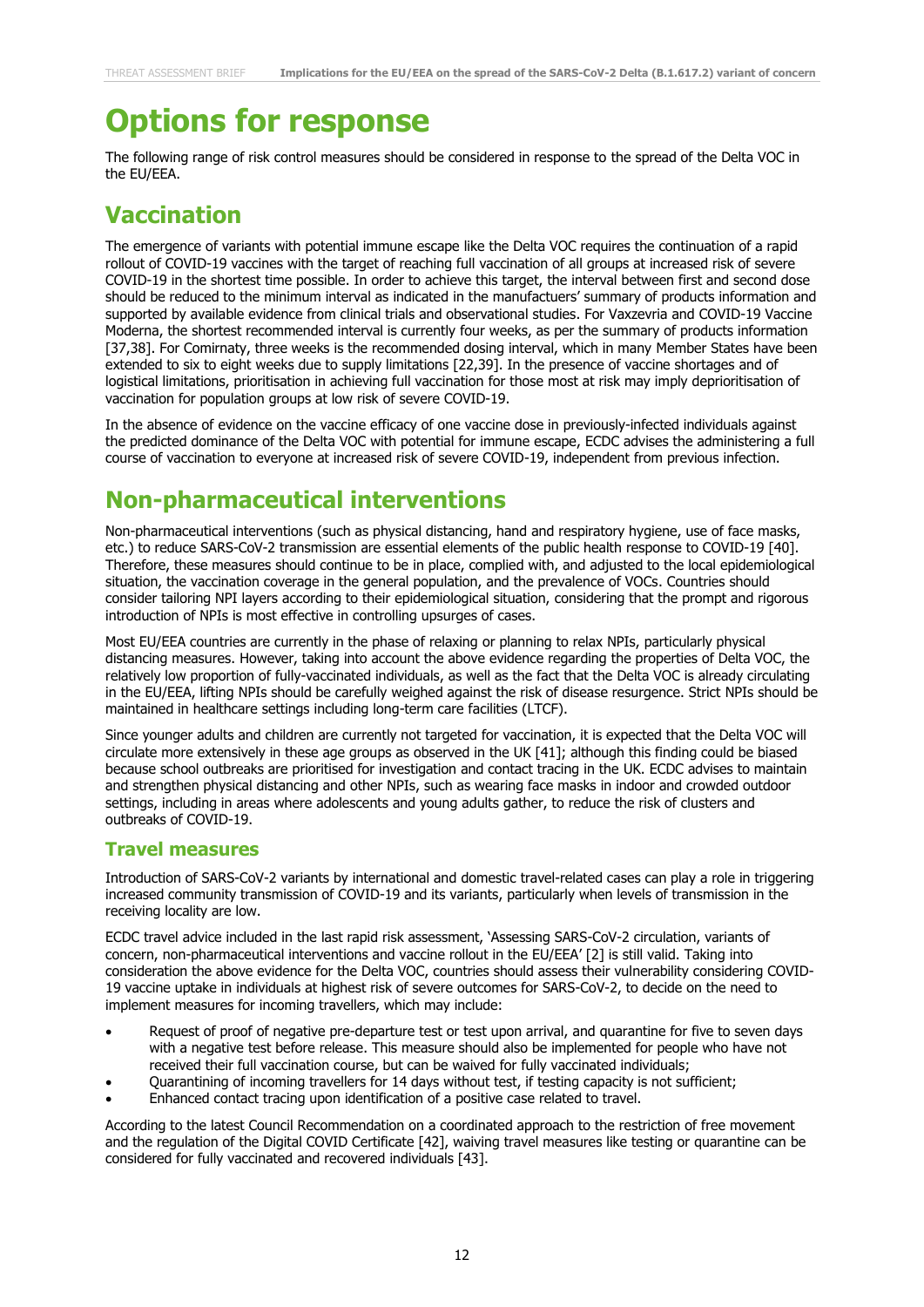### **Testing and sequencing capacity**

Genomic surveillance of currently circulating variants (including regular representative samples and targeted samples from special settings and populations) is of high importance for early detection of the presence and epidemiological trends of specific VOCs, VOIs and variants under monitoring, or the emergence of novel variants with concerning characteristics.

General considerations regarding testing strategies, diagnostic assays, sequencing and antigenic characterisation with relevance for circulating SARS-CoV-2 variants are provided in the latest ECDC rapid risk assessment [2] update and in the ECDC guidance for representative and targeted genomic SARS-CoV-2 monitoring [44].

A representative sample with a sufficient sample size (optimally each week) and targeted samples from special settings or populations (e.g. all travel-related cases, a representative sample of outbreak cases, cases with unusual clinical presentation) of PCR-positive specimens should be sequenced according to the recommendations of the ECDC guidance for representative and targeted genomic SARS-CoV-2 monitoring [44]. This allows for early identification and monitoring of emerging variants or of known variants with novel mutations that may have potential impact on phenotypic characteristics of the virus. Furthermore, Member States with the need for support to reach sequencing targets can use ECDC services for sequencing of SARS-CoV-2 samples by writing an email to [typing@ecdc.europa.eu.](mailto:typing@ecdc.europa.eu)

Methods for detection and differentiation of B.1.617 variants are available in the ECDC threat assessment brief published on 11 May 2021 [1]. ECDC has published a document that presents the available methods (screening and sequencing) for detection and identification of circulating SARS-CoV-2 VOCs Alpha, Beta and Gamma [45]. An early sign of an increase in the prevalence of variants other than Alpha can be a decrease of S-gene target failure (SGTF) among PCR-positive specimens, as this target failure is mainly observed with the Alpha variant among currently circulating SARS-CoV-2 variants. While this strategy will fail to differentiate between different S-gene target positive variants, it can be used to signal the need for partial or whole-genome sequencing of SARS-CoV-2 RNA or for performing other specific mutation RT-PCR assays (e.g. Single-Nucleotide-Polymorphism (SNP) assays), to identify specific variants, including Delta. Depending on the type of genotyping assay used, targets may need to be adapted to identify currently circulating VOCs.

S-gene target positivity as a proxy for Delta VOC has been used in the surveillance of this variant and for epidemiologic analyses (growth rate and disease severity) in the UK, where in recent weeks, mostly two variants (Alpha and Delta) co-circulated [4].

#### **Contact tracing**

Contact tracing remains a key tool to break transmission chains. For countries with high transmission, contact tracing will complement other measures and contribute to reducing transmission. For countries with lower levels of transmission, contact tracing is a key tool in outbreak management and controlling transmission. Contact tracing in the context of cases suspected to be infected with a VOC can help prevent the establishment of the VOC in the country. Countries should follow the latest ECDC contact tracing guidance [46]. Additionally, enhanced contact tracing measures related to VOC can be found [here](https://www.ecdc.europa.eu/en/publications-data/covid-19-risk-assessment-spread-new-variants-concern-eueea-first-update) [47]. These enhanced measures are most effective during the phase when the variant is not yet widely circulating but should be continued if possible. Additional information on contact tracing related to vaccination can be found [here](https://www.ecdc.europa.eu/en/publications-data/interim-guidance-benefits-full-vaccination-against-covid-19-transmission) [48].

## **Limitations**

This assessment is undertaken based on facts known to ECDC at the time of publication.

So far, there are only a few studies that have looked at effectiveness of COVID-19 vaccines Comirnaty and Vaxzevria against the Delta VOC. Vaccine effectiveness estimates should be interpreted with caution as there is currently limited follow-up time following completed vaccination.

Key information that will improve the understanding and characterisation of the risk posed by Delta VOC includes:

- Further epidemiological characterisation of Delta VOC, particularly for non-travel related cases;
- Improved transmissibility estimates, including information on the mechanism for increased transmissibility such as differences in viral load, viral shedding or duration of infection;
- Clinical characterisation of cases;
- In vitro studies of neutralisation to assess immune escape potential using convalescent serum and serum from vaccinated individuals;
- Investigation and monitoring of reinfection and breakthrough infections.

ECDC is not in the position to assess the risk at country level due to significant variations of detection capacity and testing strategies among countries. Countries who do not have sequencing capacity to the level required, should contact ECDC at [typing@ecdc.europe.eu](mailto:typing@ecdc.europe.eu) to receive additional sequencing capacity support.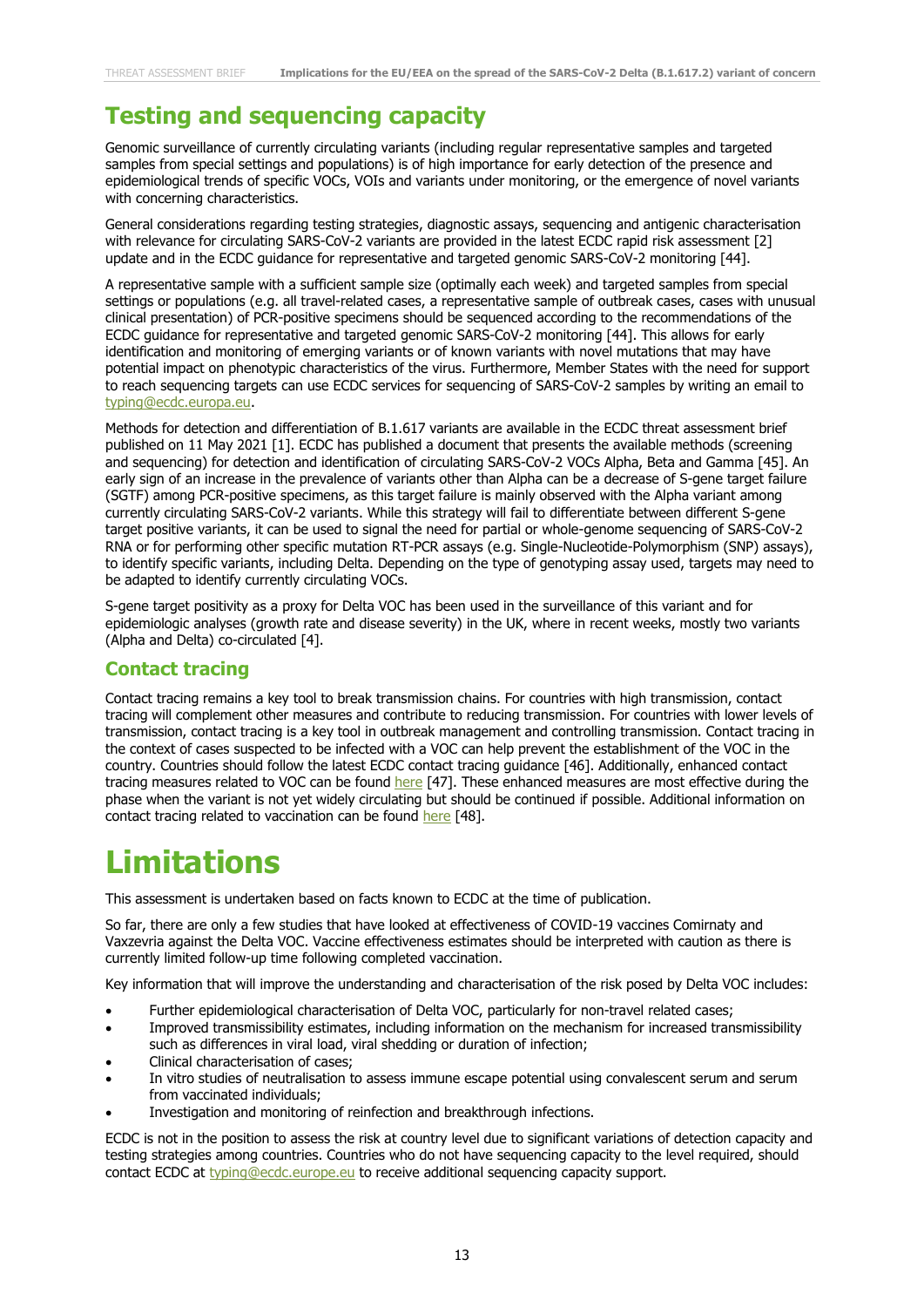## **Source and date of request**

ECDC internal decision, 18 June 2021.

## **Consulted ECDC experts**

Agoritsa Baka, Julien Beauté, Benjamin Bluemel, Kim Brolin, Nick Bundle, Orlando Cenciarelli, Bruno Ciancio, Edoardo Colzani, Luca Freschi, Rok Grah, Favelle Lamb, Otilia Mardh, Lina Nerlander, Rene Niehus, Kate Olsson, Ajibola Omokanye, Anastasia Pharris, Emmanuel Robesyn, Therese Westrell.

# **Disclaimer**

ECDC issues this risk assessment document based on an internal decision and in accordance with Article 10 of Decision No 1082/13/EC and Article 7(1) of Regulation (EC) No 851/2004 establishing a European centre for disease prevention and control (ECDC). In the framework of ECDC's mandate, the specific purpose of an ECDC risk assessment is to present different options on a certain matter. The responsibility on the choice of which option to pursue and which actions to take, including the adoption of mandatory rules or guidelines, lies exclusively with the EU/EEA Member States. In its activities, ECDC strives to ensure its independence, high scientific quality, transparency and efficiency.

This report was written with the coordination and assistance of an Internal Response Team at the European Centre for Disease Prevention and Control. All data published in this risk assessment are correct to the best of our knowledge at the time of publication. Maps and figures published do not represent a statement on the part of ECDC or its partners on the legal or border status of the countries and territories shown.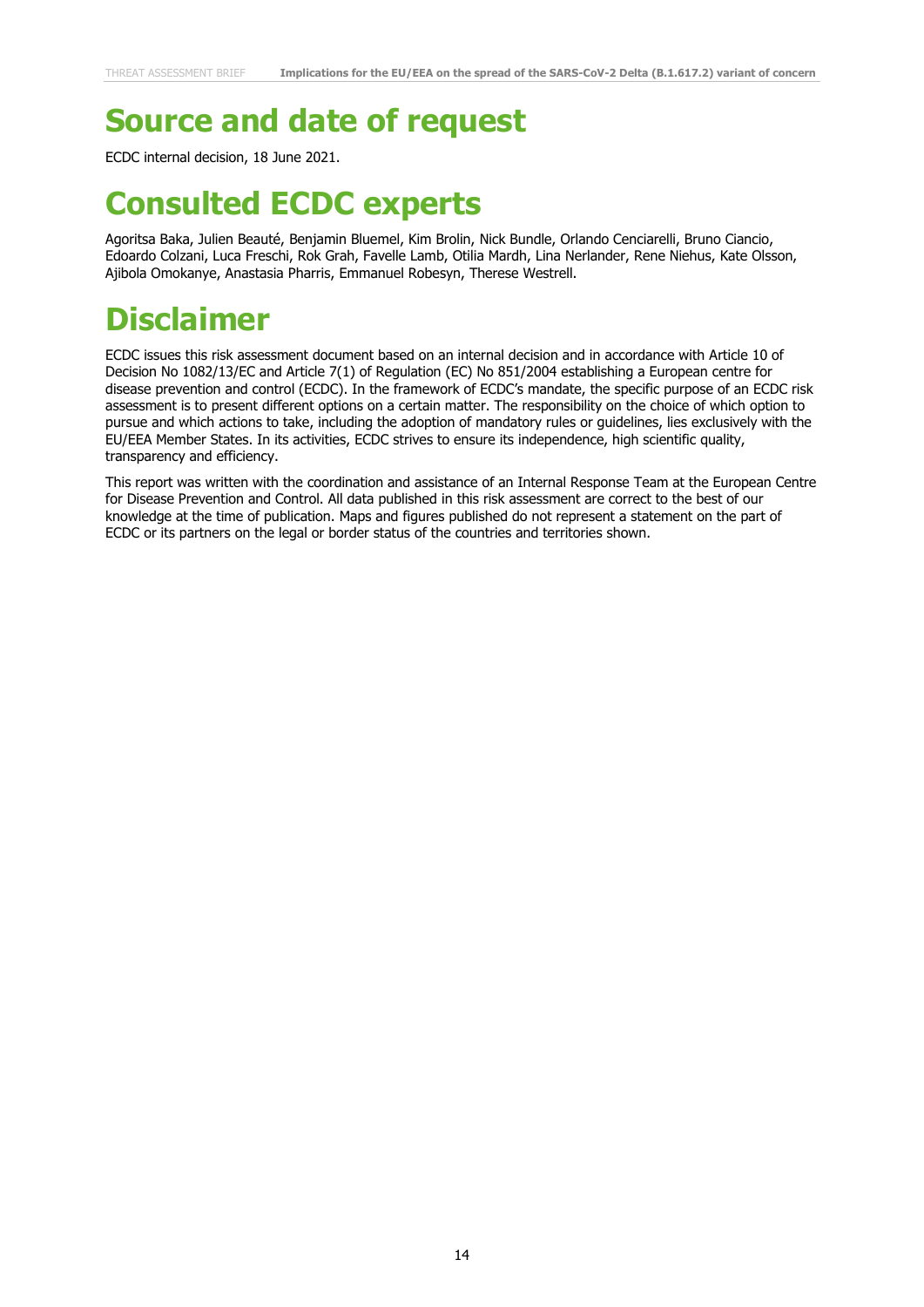## **References**

- 1. European Centre for Disease Prevention and Control. Threat Assessment Brief: Emergence of SARS-CoV-2 B.1.617 variants in India and situation in the EU/EEA. Stockholm: ECDC; 2021. Available at: <https://www.ecdc.europa.eu/en/publications-data/threat-assessment-emergence-sars-cov-2-b1617-variants>
- 2. European Centre for Disease Prevention and Control. Rapid risk assessment: Assessing SARS-CoV-2 circulation, variants of concern, non-pharmaceutical interventions and vaccine rollout in the EU/EEA, 15th update. Stockholm: ECDC; 2021. Available at: [https://www.ecdc.europa.eu/en/publications-data/rapid-risk-assessment](https://www.ecdc.europa.eu/en/publications-data/rapid-risk-assessment-sars-cov-2-circulation-variants-concern)[sars-cov-2-circulation-variants-concern](https://www.ecdc.europa.eu/en/publications-data/rapid-risk-assessment-sars-cov-2-circulation-variants-concern)
- 3. World Health Organization. Weekly epidemiological update on COVID-19 22 June 2021 Edition 45. 2021. Available at: [https://www.who.int/publications/m/item/weekly-epidemiological-update-on-covid-19---22-june-](https://www.who.int/publications/m/item/weekly-epidemiological-update-on-covid-19---22-june-2021)[2021](https://www.who.int/publications/m/item/weekly-epidemiological-update-on-covid-19---22-june-2021)
- 4. Public Health England. SARS-CoV-2 variants of concern and variants under investigation in England Technical briefing 16. London: PHE; 2021. Available at: [https://assets.publishing.service.gov.uk/government/uploads/system/uploads/attachment\\_data/file/994839/Vari](https://assets.publishing.service.gov.uk/government/uploads/system/uploads/attachment_data/file/994839/Variants_of_Concern_VOC_Technical_Briefing_16.pdf) [ants\\_of\\_Concern\\_VOC\\_Technical\\_Briefing\\_16.pdf](https://assets.publishing.service.gov.uk/government/uploads/system/uploads/attachment_data/file/994839/Variants_of_Concern_VOC_Technical_Briefing_16.pdf)
- 5. Reuters. Kremlin blames vaccine hesitancy as Delta variant drives Moscow surge. Reuters. 18 June 2021. Available at: [https://www.reuters.com/world/europe/covid-19-cases-hit-an-all-time-daily-high-moscow-2021-06-](https://www.reuters.com/world/europe/covid-19-cases-hit-an-all-time-daily-high-moscow-2021-06-18/) [18/](https://www.reuters.com/world/europe/covid-19-cases-hit-an-all-time-daily-high-moscow-2021-06-18/)
- 6. World Health Organization. Weekly epidemiological update on COVID-19 15 June 2021. Edition 44: WHO; 2021. Available at: [https://www.who.int/publications/m/item/weekly-epidemiological-update-on-covid-19---15](https://www.who.int/publications/m/item/weekly-epidemiological-update-on-covid-19---15-june-2021) [june-2021](https://www.who.int/publications/m/item/weekly-epidemiological-update-on-covid-19---15-june-2021)
- 7. Elbe S, Buckland‐Merrett G. Data, disease and diplomacy: GISAID's innovative contribution to global health. Global Challenges. 2017;1(1):33-46. Available at:<https://onlinelibrary.wiley.com/doi/full/10.1002/gch2.1018>
- 8. Nacionalinis visuomenės sveikatos centras prie Sveikatos apsaugos ministerijos. Lietuvoje aptikta iš Indijos kilusi koronaviruso atmaina. Vilnius: NVSC; 2021. Available at: [https://nvsc.lrv.lt/lt/naujienos/lietuvoje-aptikta](https://nvsc.lrv.lt/lt/naujienos/lietuvoje-aptikta-is-indijos-kilusi-koronaviruso-atmaina)[is-indijos-kilusi-koronaviruso-atmaina](https://nvsc.lrv.lt/lt/naujienos/lietuvoje-aptikta-is-indijos-kilusi-koronaviruso-atmaina)
- 9. The Luxembourg Government. COVID-19 cases Weekly review: 7 13 June. 2021. Available at: <https://covid19.public.lu/en/news-covid19/communiques/2021/06/16-weekly-review.html>
- 10. CoVariants Enabled by data from GISAID. Variant: S:K417. Available at:<https://covariants.org/variants/S.K417>
- 11. PANGO lineages. Lineage B.1.617.2. Available at: [https://cov-lineages.org/lineages/lineage\\_B.1.617.2.html](https://cov-lineages.org/lineages/lineage_B.1.617.2.html)
- 12. Campbell F, Archer B, Laurenson-Schafer H, Jinnai Y, Konings F, Batra N, et al. Increased transmissibility and global spread of SARS-CoV-2 variants of concern as at June 2021. Euro Surveill. 2021;26(24):2100509. Available at:<https://www.eurosurveillance.org/content/10.2807/1560-7917.ES.2021.26.24.2100509>
- 13. Scientific Advisory Group for Emergencies. SPI-M-O: Consensus statement on COVID-19, 3 June 2021. Gov.uk; 2021. Available at: [https://www.gov.uk/government/publications/spi-m-o-consensus-statement-on-covid-19-3](https://www.gov.uk/government/publications/spi-m-o-consensus-statement-on-covid-19-3-june-2021) [june-2021](https://www.gov.uk/government/publications/spi-m-o-consensus-statement-on-covid-19-3-june-2021)
- 14. Sheikh A, McMenamin J, Taylor B, Robertson C. SARS-CoV-2 Delta VOC in Scotland: demographics, risk of hospital admission, and vaccine effectiveness. The Lancet [Preprint]. 2021. DOI: 10.1016/S0140- 6736(21)01358-1. Available at: [https://www.thelancet.com/journals/lancet/article/PIIS0140-6736\(21\)01358-](https://www.thelancet.com/journals/lancet/article/PIIS0140-6736(21)01358-1/fulltext) [1/fulltext](https://www.thelancet.com/journals/lancet/article/PIIS0140-6736(21)01358-1/fulltext)
- 15. Public Health England. SARS-CoV-2 variants of concern and variants under investigation in England Technical briefing 15. London: PHE; 2021. Available at: [https://assets.publishing.service.gov.uk/government/uploads/system/uploads/attachment\\_data/file/993879/Vari](https://assets.publishing.service.gov.uk/government/uploads/system/uploads/attachment_data/file/993879/Variants_of_Concern_VOC_Technical_Briefing_15.pdf) [ants\\_of\\_Concern\\_VOC\\_Technical\\_Briefing\\_15.pdf](https://assets.publishing.service.gov.uk/government/uploads/system/uploads/attachment_data/file/993879/Variants_of_Concern_VOC_Technical_Briefing_15.pdf)
- 16. Planas D, Veyer D, Baidaliuk A, Staropoli I, Guivel-Benhassine F, Rajah MM, et al. Reduced sensitivity of infectious SARS-CoV-2 variant B.1.617.2 to monoclonal antibodies and sera from convalescent and vaccinated individuals. bioRxiv [Preprint]. 2021. DOI: 10.1101/2021.05.26.445838. Available at: <https://www.biorxiv.org/content/10.1101/2021.05.26.445838v1>
- 17. Yadav PD, Sapkal GN, Ella R, Sahay RR, Nyayanit DA, Patil DY, et al. Neutralization against B.1.351 and B.1.617.2 with sera of COVID-19 recovered cases and vaccinees of BBV152. bioRxiv [Preprint]. 2021. DOI: 10.1101/2021.06.05.447177. Available at:<https://www.biorxiv.org/content/10.1101/2021.06.05.447177v1>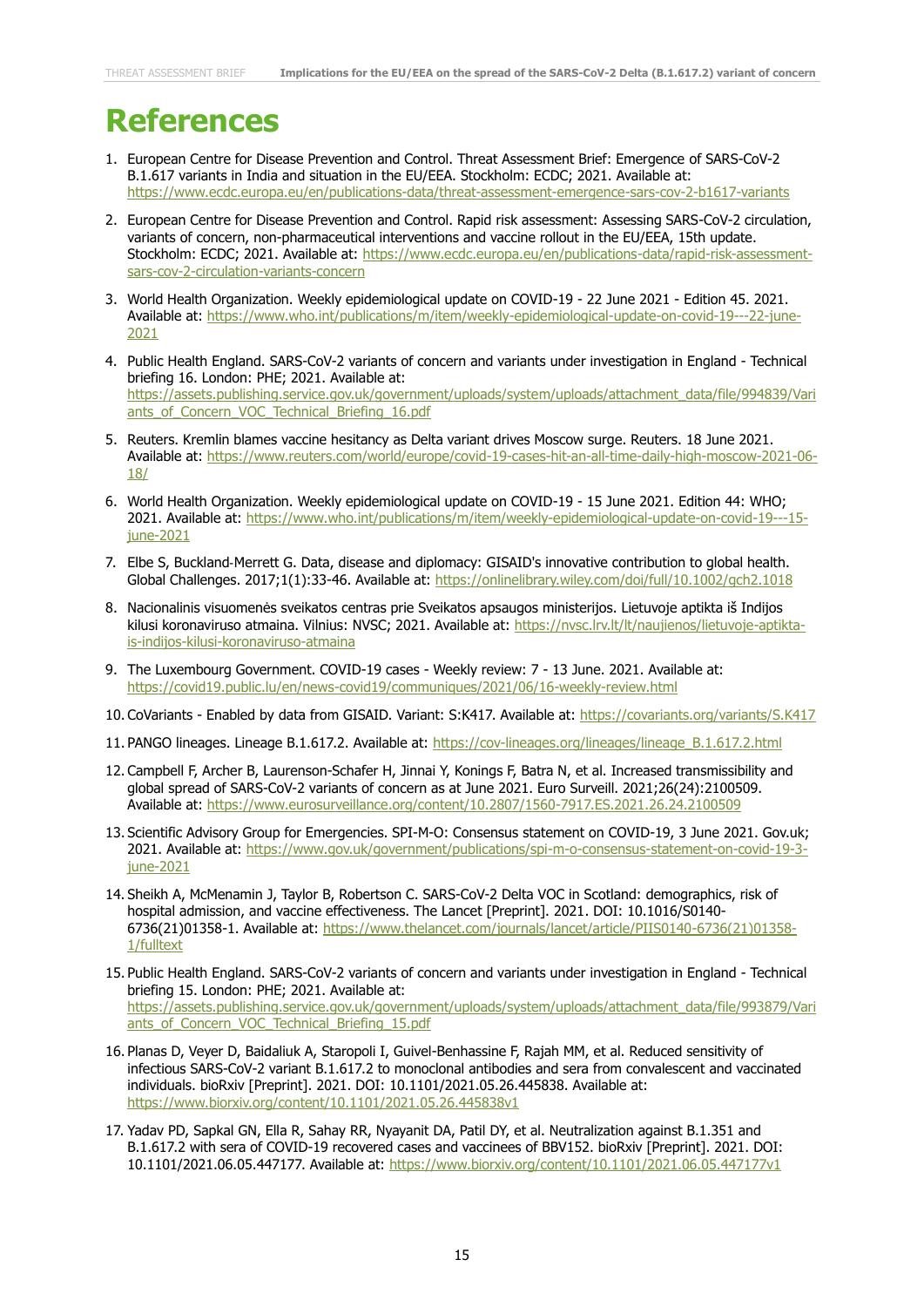- 18. Liu C, Ginn HM, Dejnirattisai W, Supasa P, Wang B, Tuekprakhon A, et al. Reduced neutralization of SARS-CoV-2 B.1.617 by vaccine and convalescent serum. Cell [Preprint]. 2021. DOI: 10.1016/j.cell.2021.06.020. Available at:<https://www.sciencedirect.com/science/article/pii/S0092867421007558>
- 19. Stowe J, Andrews N, Gower C, Gallagher E, Utsi L, Simmons R, et al. Effectiveness of COVID-19 vaccines against hospital admission with the Delta (B.1.617.2) variant. Khub [Preprint]. 2021. Available at: [https://khub.net/documents/135939561/479607266/Effectiveness+of+COVID-](https://khub.net/documents/135939561/479607266/Effectiveness+of+COVID-19+vaccines+against+hospital+admission+with+the+Delta+%28B.1.617.2%29+variant.pdf/1c213463-3997-ed16-2a6f-14e5deb0b997?t=1623689315431)[19+vaccines+against+hospital+admission+with+the+Delta+%28B.1.617.2%29+variant.pdf/1c213463-3997](https://khub.net/documents/135939561/479607266/Effectiveness+of+COVID-19+vaccines+against+hospital+admission+with+the+Delta+%28B.1.617.2%29+variant.pdf/1c213463-3997-ed16-2a6f-14e5deb0b997?t=1623689315431) [ed16-2a6f-14e5deb0b997?t=1623689315431](https://khub.net/documents/135939561/479607266/Effectiveness+of+COVID-19+vaccines+against+hospital+admission+with+the+Delta+%28B.1.617.2%29+variant.pdf/1c213463-3997-ed16-2a6f-14e5deb0b997?t=1623689315431)
- 20. Gross R, Zanoni M, Seidel A, Conzelmann C, Gilg A, Krnavek D, et al. Heterologous ChAdOx1 nCoV-19 and BNT162b2 prime-boost vaccination elicits potent neutralizing antibody responses and T cell reactivity. medRxiv [Preprint]. 2021. DOI: 10.1101/2021.05.30.21257971. Available at: <https://www.medrxiv.org/content/10.1101/2021.05.30.21257971v1>
- 21. European Centre for Disease Prevention and Control. COVID-19 Vaccine rollout overview. Stockholm: ECDC; 2021. Available at:<https://covid19-vaccine-report.ecdc.europa.eu/>
- 22. European Centre for Disease Prevention and Control. Overview of the implementation of COVID-19 vaccination strategies and deployment plans in the EU/EEA. Stockholm: ECDC; 2021. Available at: [https://www.ecdc.europa.eu/en/publications-data/overview-implementation-covid-19-vaccination-strategies](https://www.ecdc.europa.eu/en/publications-data/overview-implementation-covid-19-vaccination-strategies-and-deployment-plans)[and-deployment-plans](https://www.ecdc.europa.eu/en/publications-data/overview-implementation-covid-19-vaccination-strategies-and-deployment-plans)
- 23. Angyal A, Longet S, Moore S, Payne RP, Harding A, Tipton T, et al. T-cell and antibody responses to first BNT162b2 vaccine dose in previously SARS-CoV-2-infected and infection-naive UK healthcare workers: a multicentre, prospective, observational cohort study. Preprints with The Lancet [Preprint]. 2021. DOI: 10.2139/ssrn.3812375. Available at: [https://papers.ssrn.com/sol3/papers.cfm?abstract\\_id=3812375](https://papers.ssrn.com/sol3/papers.cfm?abstract_id=3812375)
- 24. Reynolds CJ, Pade C, Gibbons JM, Butler DK, Otter AD, Menacho K, et al. Prior SARS-CoV-2 infection rescues B and T cell responses to variants after first vaccine dose. Science. 2021:eabh1282. Available at: <https://science.sciencemag.org/content/early/2021/04/29/science.abh1282.abstract>
- 25. Bradley T, Grundberg E, Selvarangan R, team Cs. Antibody responses boosted in seropositive healthcare workers after single dose of SARS-CoV-2 mRNA vaccine. medRxiv [Preprint]. 2021. DOI: 10.1101/2021.02.03.21251078. Available at: <https://www.medrxiv.org/content/10.1101/2021.02.03.21251078v1.full>
- 26. Ciccone EJ, Zhu DR, Ajeen R, Shook-Sa BE, Boyce RM, Aiello AE, et al. SARS-CoV-2 seropositivity after infection and antibody response to mRNA-based vaccination. medRxiv [Preprint]. 2021. DOI: 10.1101/2021.02.09.21251319. Available at: <https://www.medrxiv.org/content/10.1101/2021.02.09.21251319v1>
- 27. Ebinger JE, Fert-Bober J, Printsev I, Wu M, Sun N, Prostko JC, et al. Antibody responses to the BNT162b2 mRNA vaccine in individuals previously infected with SARS-CoV-2. Nature Medicine. 2021;27:981–4. Available at:<https://www.nature.com/articles/s41591-021-01325-6>
- 28. Goel RR, Apostolidis SA, Painter MM, Mathew D, Pattekar A, Kuthuru O, et al. Distinct antibody and memory B cell responses in SARS-CoV-2 naïve and recovered individuals following mRNA vaccination. Science immunology. 2021;6(58):eabi6950. Available at:<https://immunology.sciencemag.org/content/6/58/eabi6950.abstract>
- 29. Samanovic MI, Cornelius AR, Wilson JP, Karmacharya T, Gray-Gaillard SL, Allen JR, et al. Poor antigen-specific responses to the second BNT162b2 mRNA vaccine dose in SARS-CoV-2-experienced individuals. medRxiv [Preprint]. 2021. DOI: 10.1101/2021.02.07.21251311. Available at: <https://www.medrxiv.org/content/10.1101/2021.02.07.21251311v2>
- 30. Wei J, Stoesser N, Matthews PC, Studley R, Bell I, Bell JI, et al. The impact of SARS-CoV-2 vaccines on antibody responses in the general population in the United Kingdom. medRxiv [Preprint]. 2021. DOI: 10.1101/2021.04.22.21255911. Available at: <https://www.medrxiv.org/content/10.1101/2021.04.22.21255911v1>
- 31. European Centre for Disease Prevention and Control. COVID-19 Vaccine Tracker. Stockholm: ECDC; 2021. Available at: [https://vaccinetracker.ecdc.europa.eu/public/extensions/COVID-19/vaccine-tracker.html#uptake](https://vaccinetracker.ecdc.europa.eu/public/extensions/COVID-19/vaccine-tracker.html#uptake-tab)[tab](https://vaccinetracker.ecdc.europa.eu/public/extensions/COVID-19/vaccine-tracker.html#uptake-tab)
- 32. European Centre for Disease Prevention and Control (ECDC) and the Joint Research Centre (JRC) of the European Commission. Response Measures Database. 2021. Available at: [https://covid](https://covid-statistics.jrc.ec.europa.eu/RMeasures)[statistics.jrc.ec.europa.eu/RMeasures](https://covid-statistics.jrc.ec.europa.eu/RMeasures)
- 33. European Centre for Disease Prevention and Control. The Response Measures Database,. Stockholm: ECDC; 2021. Available at: [www.ecdc.europa.eu/en/publications-data/response-measures-database-rmd](http://www.ecdc.europa.eu/en/publications-data/response-measures-database-rmd)